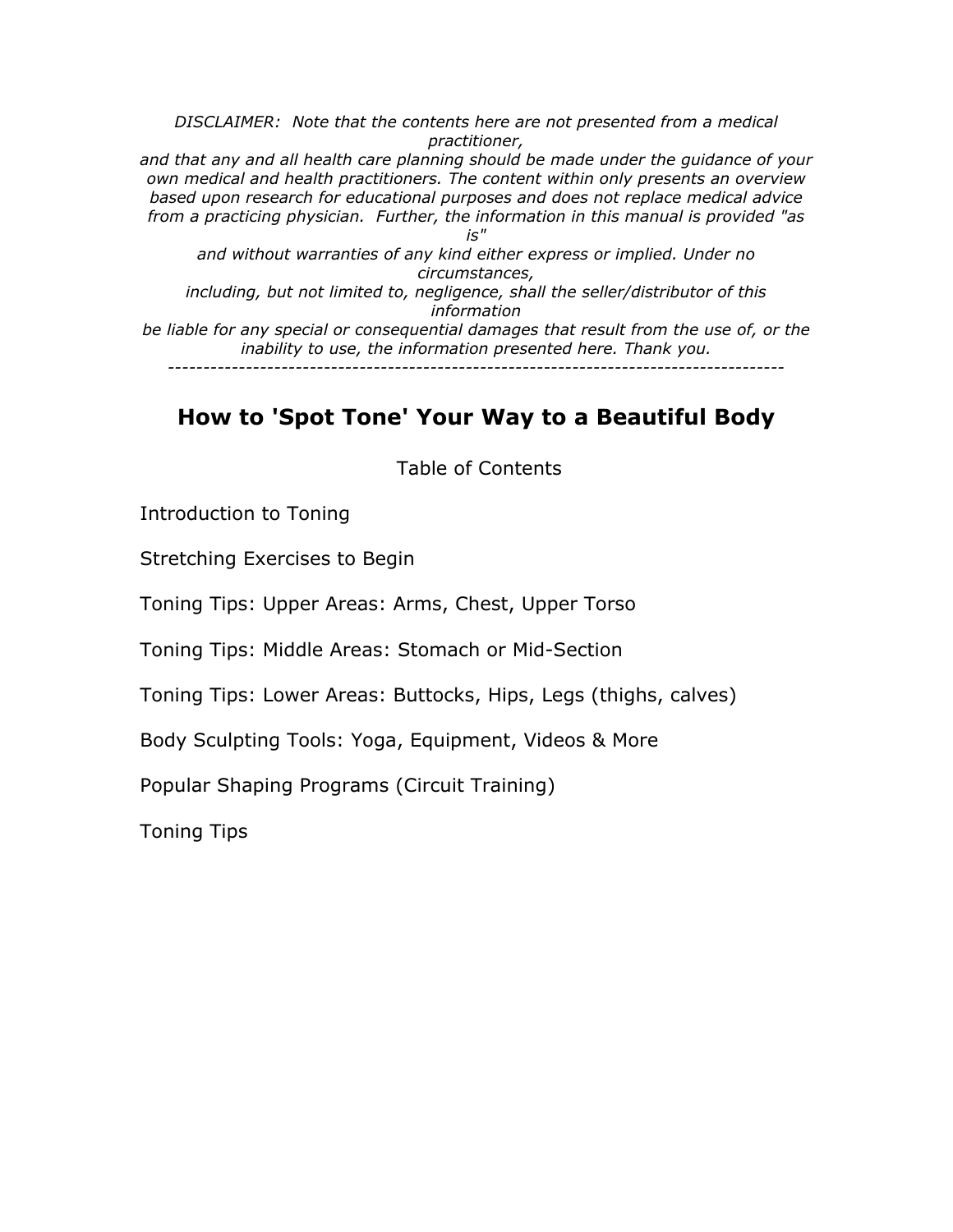#### INTRODUCTION TO TONING

This ebook sheds light on body toning, dispelling myths and uncovering truths to help you with your fitness goals and planning. For example, forget the idea that muscles can go from soft to firm or from firm to soft. That's a myth. Muscles either grow in size or they shrink. Period. Muscles do not "firm-up" or "tone".

Toning or firming-up is the production of muscle contractions by stimulating the nerves that control the muscle fibers. The resulting increase in muscle tissue with this process when combined with a low enough body-fat percentage, can allow you to see the definition and shape of the muscles, replacing the "jiggling" or non-firm / un-toned flabby areas.

How about this myth: You can spot-reduce fat, right? Unless you have liposuction done, no. So what is the way to reduce fat in specific places? The most effective way is with a regularly scheduled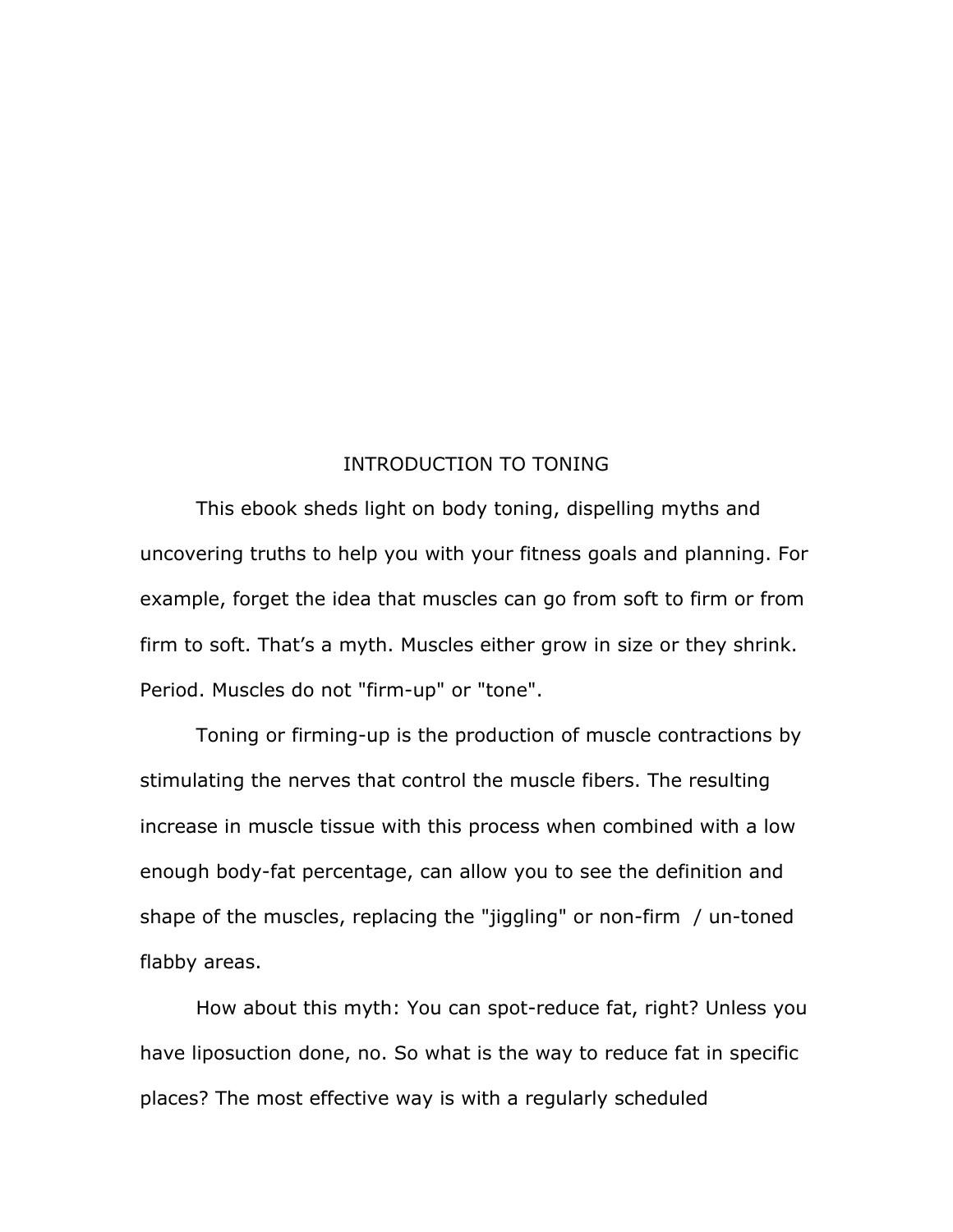combination program of aerobic exercises, strength training and good, healthy eating habits.

This ebook will present you with the most recent research and findings available so that you can learn more about body toning, covering as many bases as possible from A to Z. You'll find answers to questions like: No pain, no gain; right or wrong? I don't want to look like a bodybuilder, so should I still work on toning my body in a different manner? What is circuit-training and how does this affect toning? And do I need to worry about my diet or weight loss in order to tone? Note that the contents here are not presented from a medical practitioner, and that any and all health care planning should be made under the guidance of your own medical and health practitioners. The content within only presents an overview of toning research for educational purposes and does not replace medical advice from a professional physician.

# STRETCHING EXERCISES TO BEGIN

#### STRETCHING EXERCISES –

Before beginning and ending any toning workout session, you need to warm up and cool down the body with stretching exercises. Here are some exercises that you can use. Some stretching rules-of-thumb are:

• Stretch with gentle and slow movements. Jerky motions are not effective and can cause injury.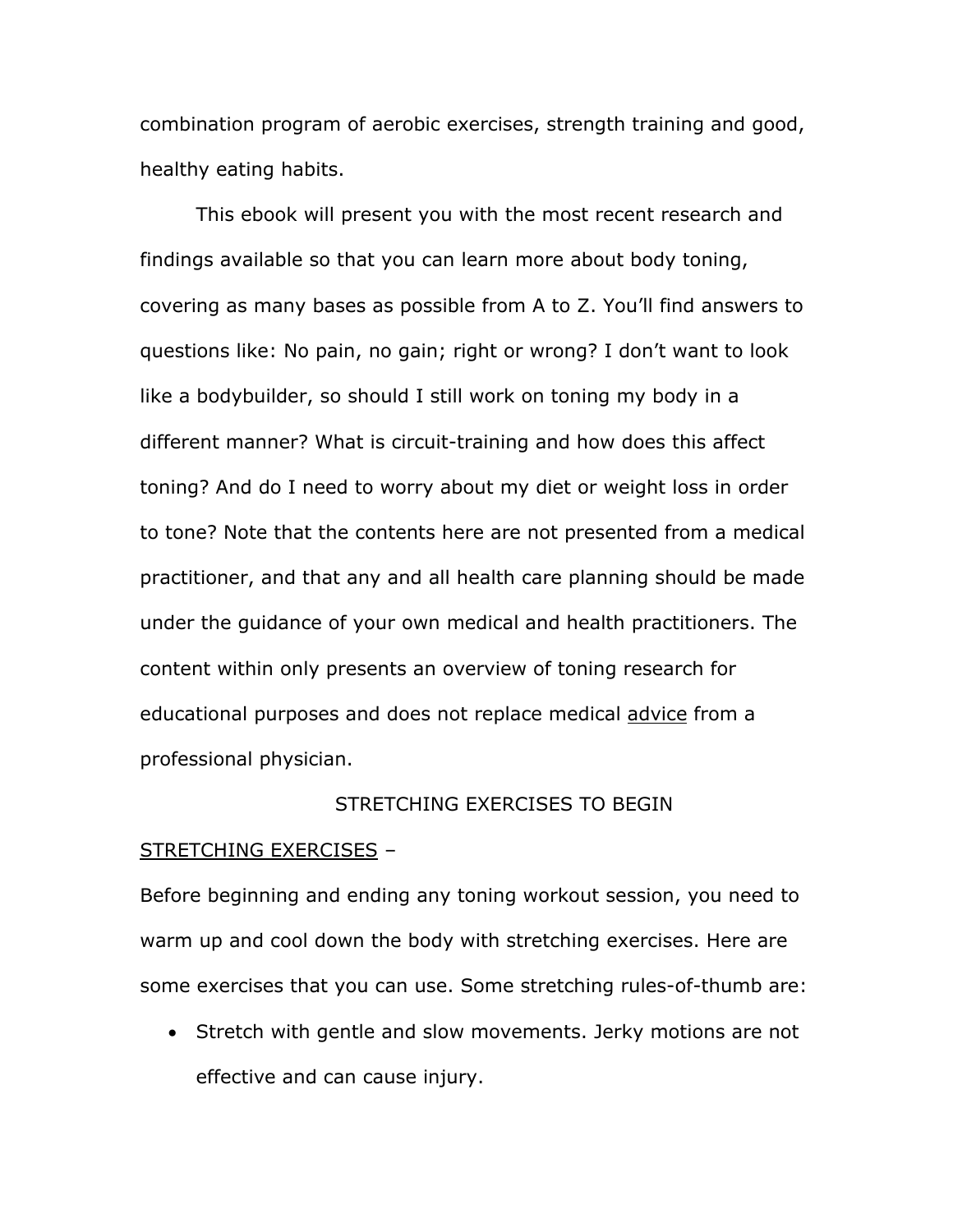- When possible, do each stretch on each side of the body. It needs a complete workout.
- Do not stretch injured muscles unless your healthcare provider approved your doing so beforehand.
- Hold each stretch for approximately 30 seconds.
- Only stretch to the point where you can feel a little tension, not pain.

Calves – Standing roughly 2 feet from a post, facing it, position your hands on the post. Gently stretch your right leg out straight behind you. Keep your foot flat on the floor. Lean into the post with your left leg bent at the knee. Hold for about 30 seconds. Return to the start position. Repeat with other leg.

Thighs - Standing on your left foot, near a post or chair for support, if you prefer, gently pull your right heel toward your buttocks. Hold your right ankle with your right hand, keeping your back straight, knees together, body in a straight line. Hold for about 30 seconds. Return to the start position. Repeat with other leg.

Hamstrings - Sitting on the floor, with your legs straight out and spread apart, reach out with your arms in front. Gently lean over, reaching towards your toes, chest heading down to the floor. Hold for about 30 seconds. Return to the start position.

Shoulders & Chest - With your feet shoulder-width apart, stand with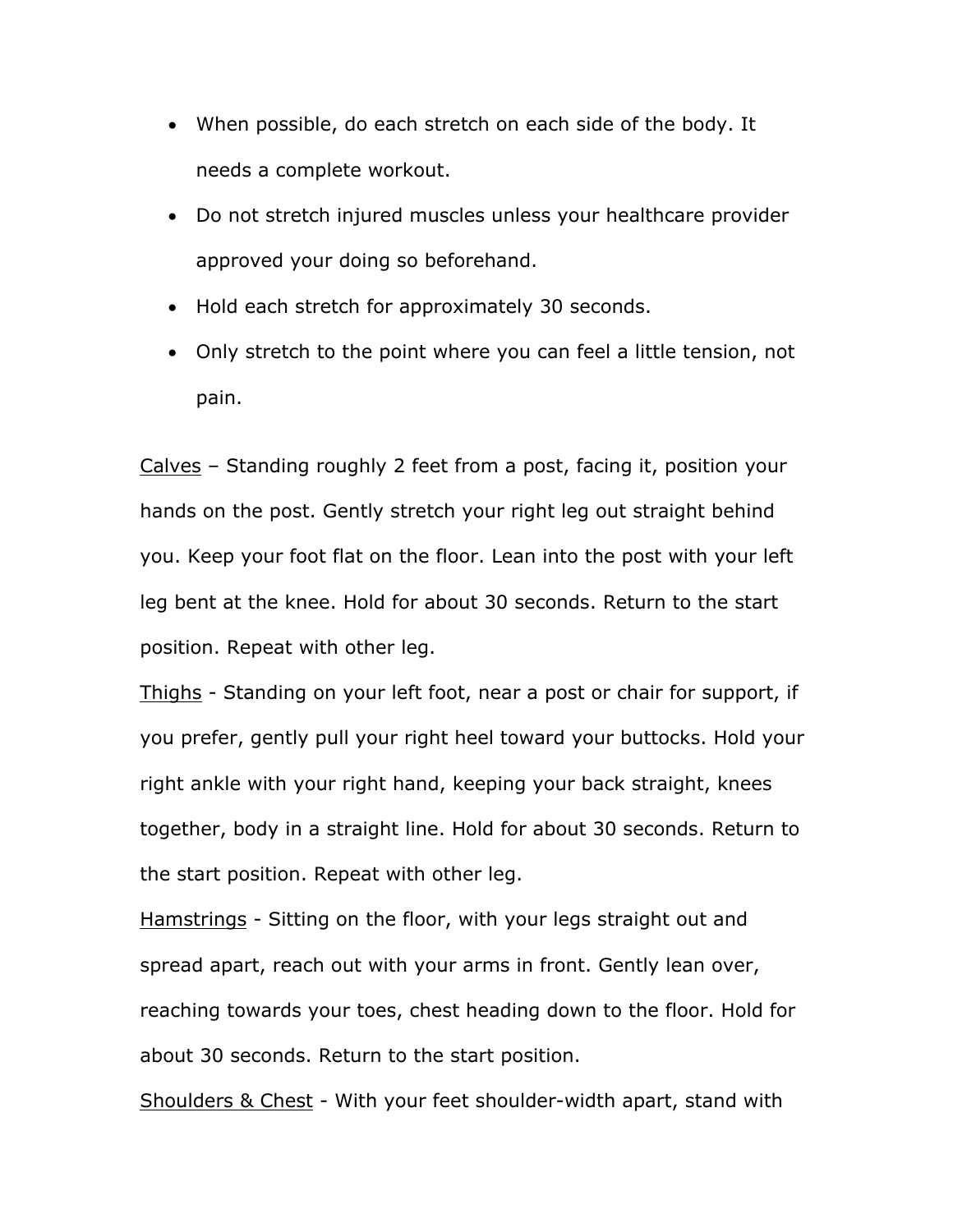your chin down, hands folded behind your back. Gently stretch your shoulders back and downward so that your shoulder blades are touching. Suck in your abdomen, no lower back arching allowed. Hold for about 30 seconds.

Pectorals (Chest) - Standing by a post, face your right side to the post. Step forward with your right leg. With your right forearm on the wall, shoulder at about a right angle, turn your upper body away from the wall. Hold for about 30 seconds. Return to start position. Repeat with other side.

Shoulders - With your feet shoulder-width apart, stand and reach up with your right arm. Bend your right elbow, bringing your hand down, behind your head right between your shoulder blades. Then lift up with your left arm, hold your right elbow and pull it toward your head. Hold for about 30 seconds. Return to start position. Repeat with other arm.

Side Flexors - With your feet shoulder-width apart, stand and raise your arms up over your head. Bend your elbows and hold your forearms with your hands. Reach up with your left elbow, while bending gently to the right. Hold for about 30 seconds. Return to the start position. Repeat on the other side.

Buttocks - On mat or carpeted area, lie on your back. Lift your right knee up to your chest. Grasp your knee, wrapping both arms around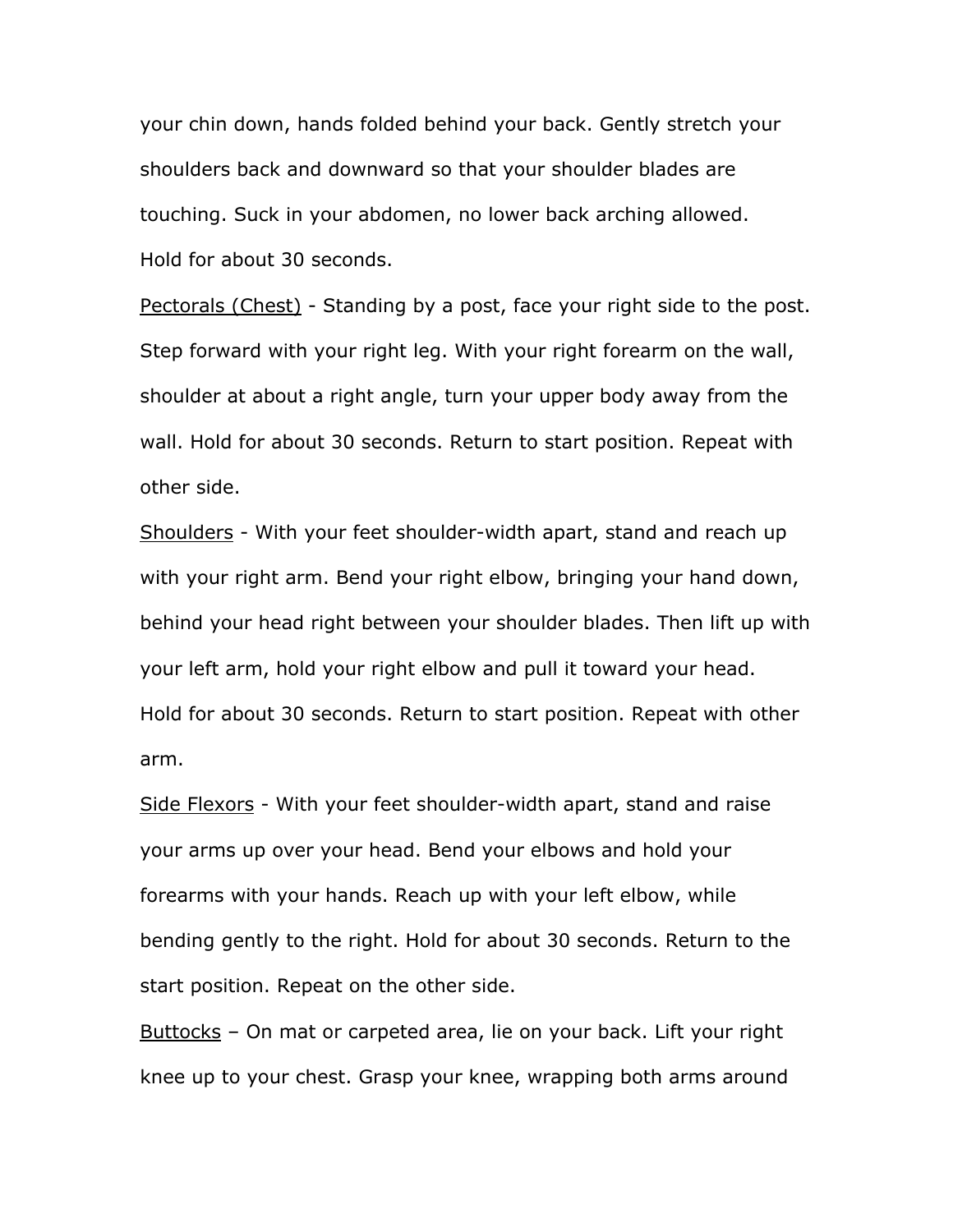it. Hold for about 30 seconds with your head, shoulder and left leg all in relaxed positions. Repeat with other leg.

Groin – On a mat or carpeted area, sit up straight. Bring your ankles together with your hands toward your groin. Push down on your knees with your elbows. Hold for about 30 seconds. Return to start position. Lower Back – On a mat or carpeted area, lie on your back, hands behind your head. With feet and legs together, bend your legs at the knees, so that your calves and thighs are at a right angle. Press your shoulders on the ground while bringing both knees over to the ground on the right. Hold for about 30 seconds. Return to the start position. Repeat on other side.

TONING TIPS: UPPER AREAS: ARMS, CHEST, UPPER TORSO Now it's time to take a look at the muscles in the Upper Body Area and then see how toning works in relation to them. These muscle groups in the upper back, shoulders, chest and arms are:

Upper Body Muscle Group – This group contains the trapezius and rhomboids. The trapezius muscle, shaped like a triangle, extends from the middle of your back up, covering the shoulder blades and on to your neck. They help with shoulder blade and backward head movements. Toning the trapezius tones your shoulders, strengthening the back and neck against positional pain (like from lying down too long, sitting in the same place too long, etc.) The rhomboids, smaller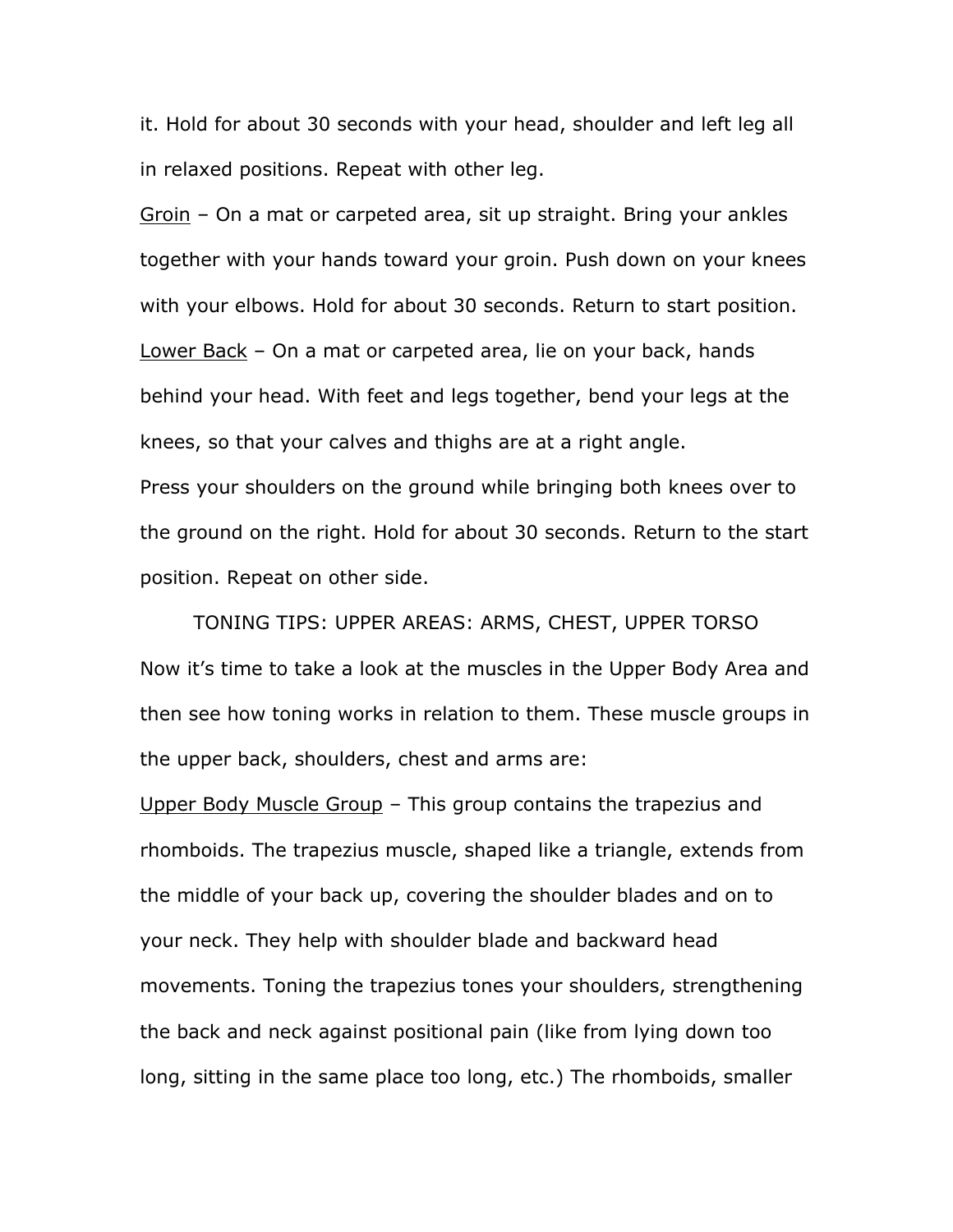muscles in the mid-back that help move the shoulder blades, reach upwards, just under the neck's base. Toning them will help with good posture.

Shoulder Muscle Group – This group of muscles includes the deltoids and rotators. The deltoids, thick triangular muscles covering shoulder joints, can be divided up into three areas; the anterior or front, lateral or side, and posterior or rear. Working these areas will help with shoulder range-of-motion, function and defined appearance or shape. The rotators or rotator cuffs are a group of muscles under the shoulder that position the arm. Toning them draws them in, under the arm. Chest Muscle Group – This group contains the pectorals or pecs, four flat muscles, two on each side chest-front. They assist with upper arm and shoulder movements. While big fan-shaped pectoralis major muscles atop the lower pecs pull the arms across the chest, lower pectoralis minor muscles press the shoulders down. Working and toning this muscles group in men helps increase and define or sculpt the chest. In women, working and toning these helps provide support and lift for the bust.

Arm Muscles - This group includes the biceps, triceps and forearm muscles. Biceps are large muscles in the upper arm that contract to bend the elbows. Workouts and toning can help define and give shape to biceps. Triceps, the large muscles that travel along the back of the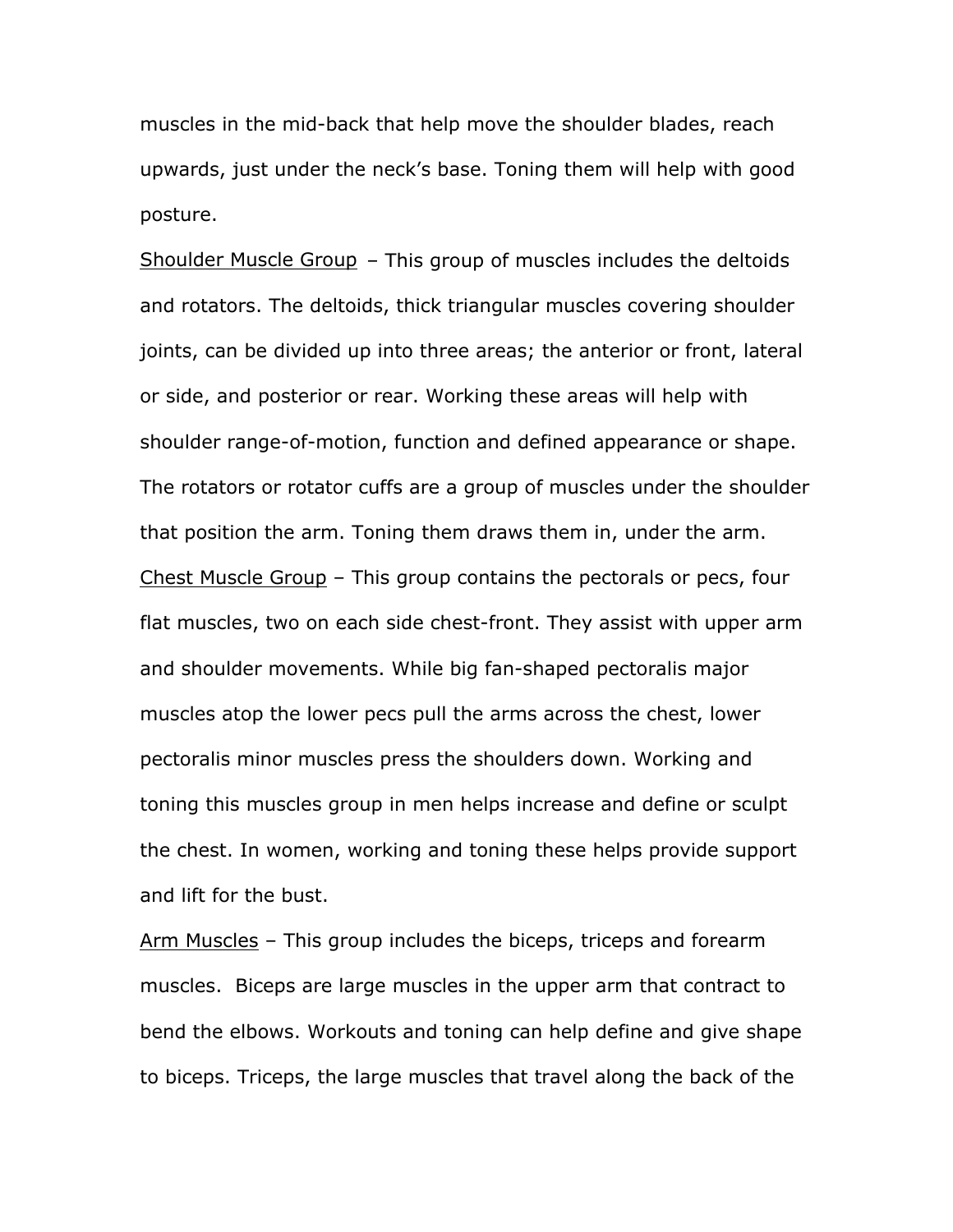upper arm, work opposite the biceps to straighten out the elbow. Toning these can help eliminate excess downward "flab" or loose skin that shows when an arm is extended outwards. And forearm muscles, between the wrist and the elbow, help with multiple wrist hand and finger movements. Toning them is said to help with wrist afflictions and susceptibilities like Carpal Tunnel Syndrome.

UPPER BODY WORKOUT – Here are some toning exercises that can show results in as early as a few weeks, if worked every other day. First start with slow and gentle warm up stretching activities for about 5 minutes (no weights needed yet), pulling one arm at a time completely over to the other side, reaching up to the sky, bending over to touch your toes, reaching backwards, etc.

Then begin to tone your upper body by exercising with handheld weights for resistance. There's no need to run out and purchase any special kinds. Rather these can be cans of soda, canned foods or water bottles – anything that you can grasp firmly, yet comfortably. Their weight range should be around 1lb-10lb. Choose weights that are somewhat challenging, but that don't force you to struggle.

With your weights, continue with about 10-12 repetitions (reps) of the following exercises, lasting a total of about 8-10 minutes. Exercise A – Upper: Chest & Shoulder Lifts - Lie on your back. With your weights in your hands facing upwards, stretch your arms out to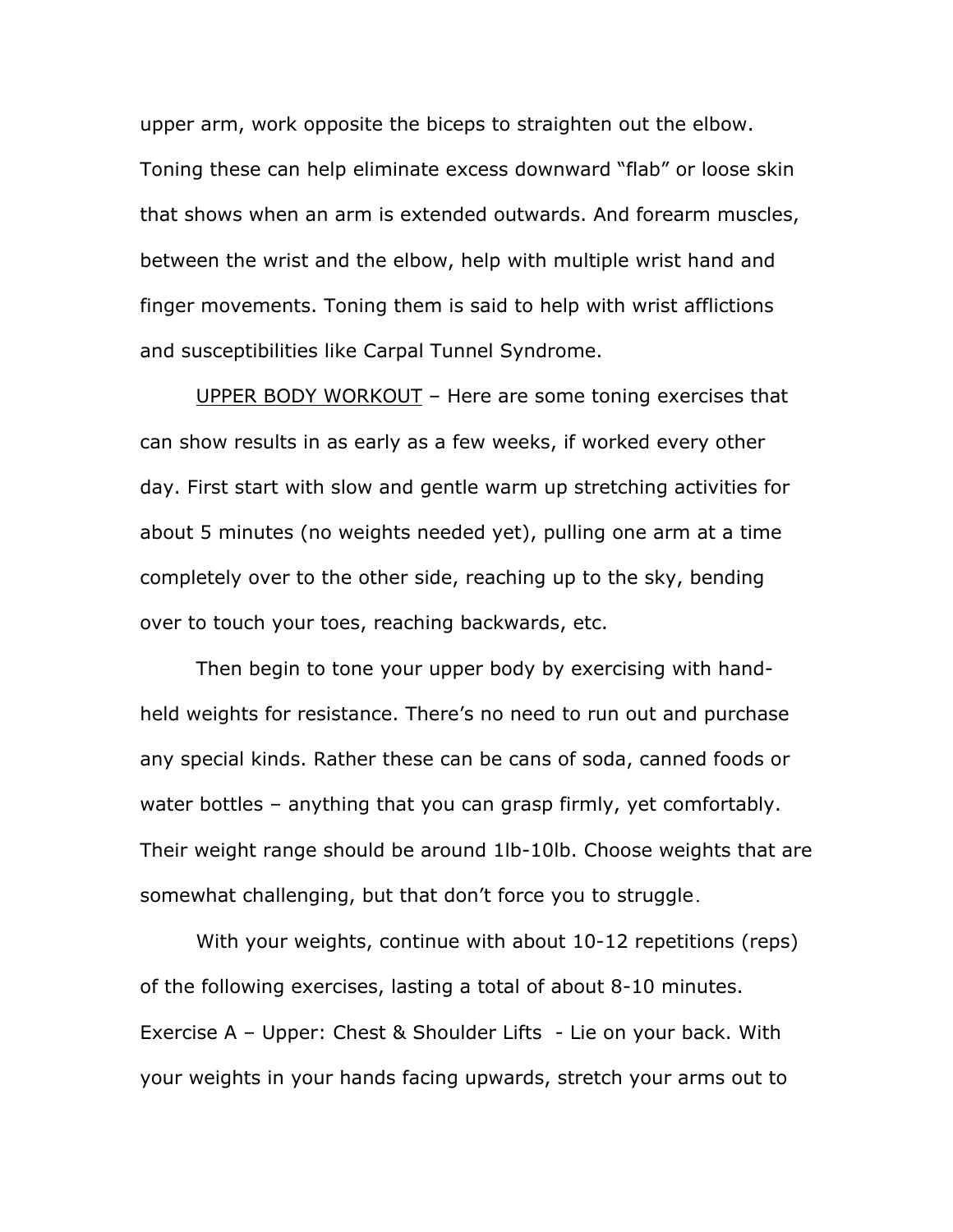your sides. Bend your elbows a little and lift your arms up over your chest, until hands almost come in contact with each other. Go back to beginning position. Repeat.

Exercise B – Upper: Chest and Shoulder Half Circles - Lie on your back. With your weights in your hands facing upwards, stretch your arms up over your head. Stop & hold briefly. Then take them from above your head down to your hips in a half circle motion, going by your sides. Stop & hold briefly. Take weight back to beginning position. Repeat.

Exercise C – Upper: Chest and Back Support - With your legs straight out in front of you, sit with good posture, your back straight and supported against a couch, wall or chair. Start by holding the weights at your chest, elbows out parallel with the your legs. Push your weights out straight in front of you. Next, pull them back. Repeat. Exercise D – Upper: Shoulder and Upper Arm Raises - With your feet shoulder width apart, stand. Raise your arms straight up over your head. Have weights in hand and turn palms facing behind you. Gently lower your arms forward and downward at the same time, without bending or locking at the elbows. Stop at shoulder-level. Return to starting position. Repeat.

Exercise E – Upper: Back and Shoulders "Tensers" – With your feet shoulder width apart, stand. Lower your arms to your sides. And hold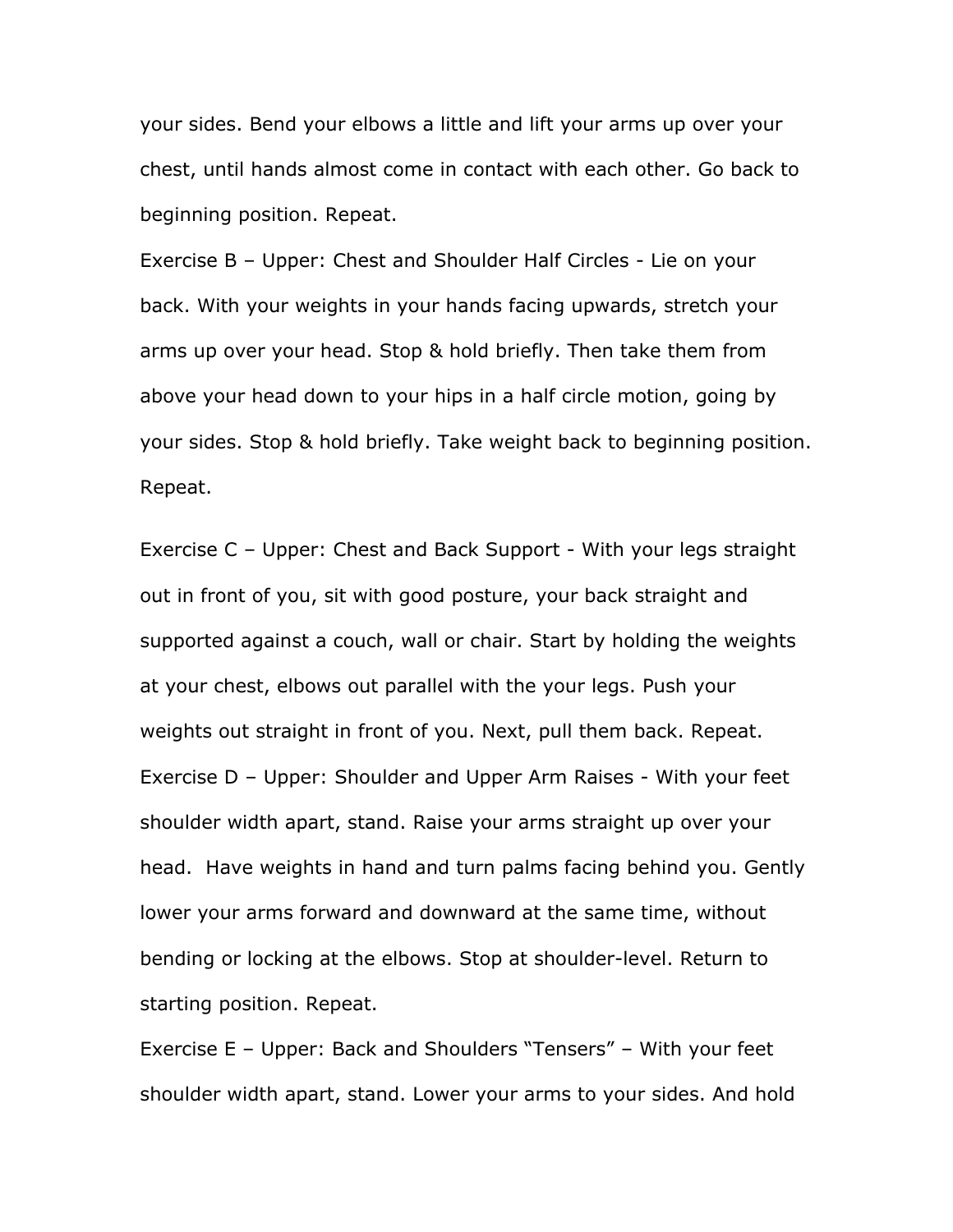the weights with your hands facing outwards. Slowly tense your shoulder and upper back muscles (up and down motion). Repeat. Exercise F – Upper: Arms, Back and Shoulders Chin-Ups – With feet a spaced little apart, stand. Hold your weights with your arms straight down in front of you. (Weights should just about touch.) then with elbows bent, bring the weights towards your chin, elbows going out to the sides. Take weights back out to beginning position. Repeat. Exercise G – Upper: Arms, Back and Shoulders Bends - With your feet a little apart, stand. Hold your weights palm-side out, bending over like you're touching your toes. Then without rising, bring your arms out to your sides, parallel with the floor. Remember when keeping the elbows straight not to lock them. Gently ease back into the beginning position. Repeat.

Exercise H – Upper: Arms and Chest Push-Ups – With knees of toes on the floor, place palms on the floor, hands should-width apart. Do oldfashioned push-ups with your back straight, never reaching the floor all the way so that you come in contact with it.

Exercise I – Upper: Arm Curls – Sit with your back straight and supported. With your arms hanging down by your sides, hold your weights with palms facing out or up. Gently curl arms up towards shoulders. Uncurl. Note: keep back straight and don't move the rest of your body - -just the arms. Repeat.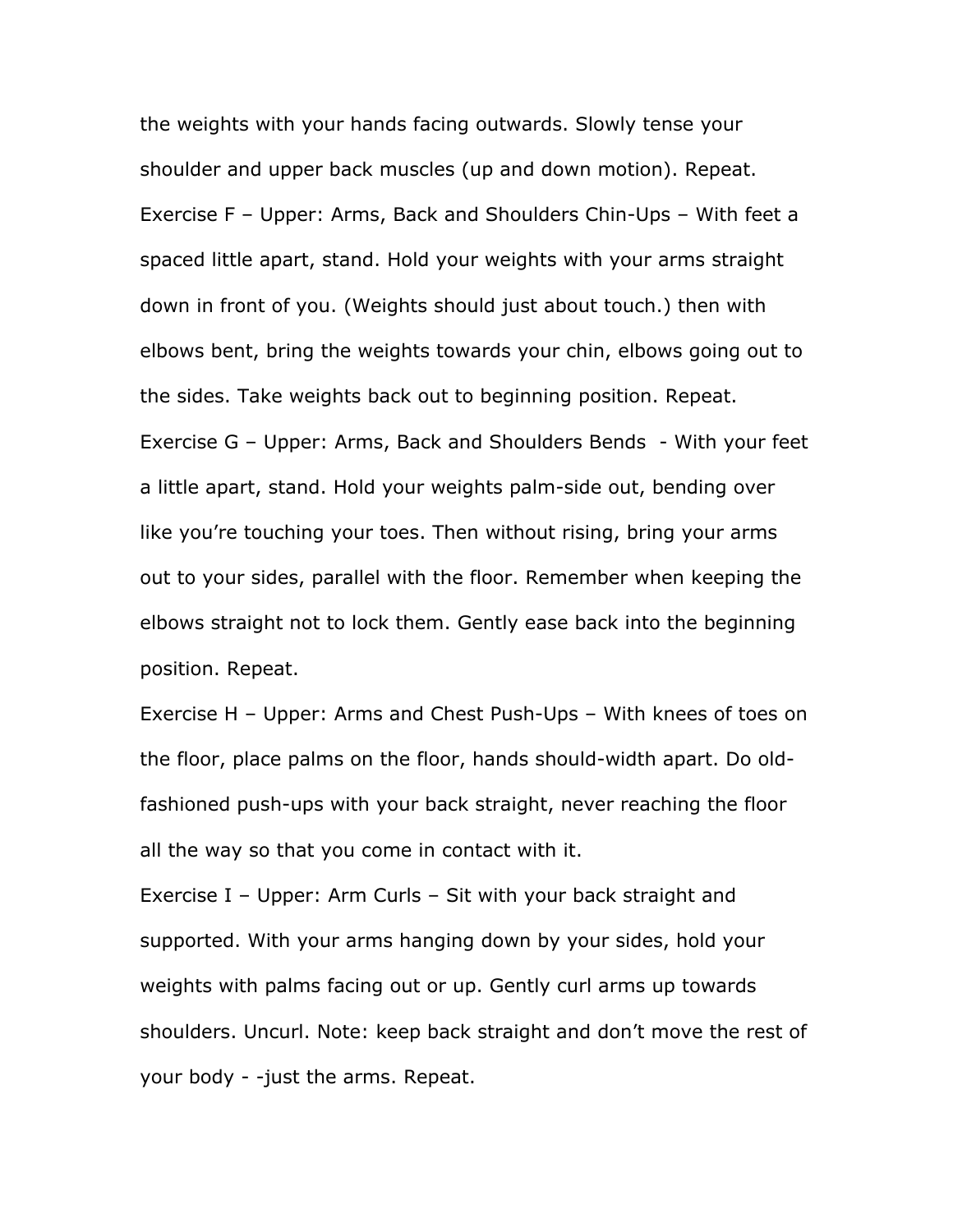Exercise J – Upper: Forearm Tilts – Sit or stand. With your weights in hand, work one arm at a time, reaching out with your arm straight ahead, but not locking the elbow. When your arm is out at its farthest point, stop. Move wrist up and down a few times while holding the weight. Stop. Switch palm side so that you work out both upward and downward (over and under) wrist motions. Return to beginning position. Work other arm / wrist in same manner.

One of the most difficult parts of your working out may be a common one many face: staying motivated. Tips to stay motivated include vary your routine, use different weights from time to time, intensify your workout, work out in different settings, reward yourself afterwards with something healthy like your favorite beverage, put your workout to music, journal regularly monitoring your progress and how great your feel.

#### Supplemental Help for Arms

Here are supplemental toning exercises for arms. Use them to vary your planning and adjust as needed for intensity, repetition, etc. to fit your program.

Flabby Upper Arms – Three helpful exercises here. Do about a dozen pushups, your favorite style. Do some reverse crab walking with about a dozen reverse push-ups. And do some shadowboxing with light weights in hand. Punch 20 each of crossovers, undercuts and hooks.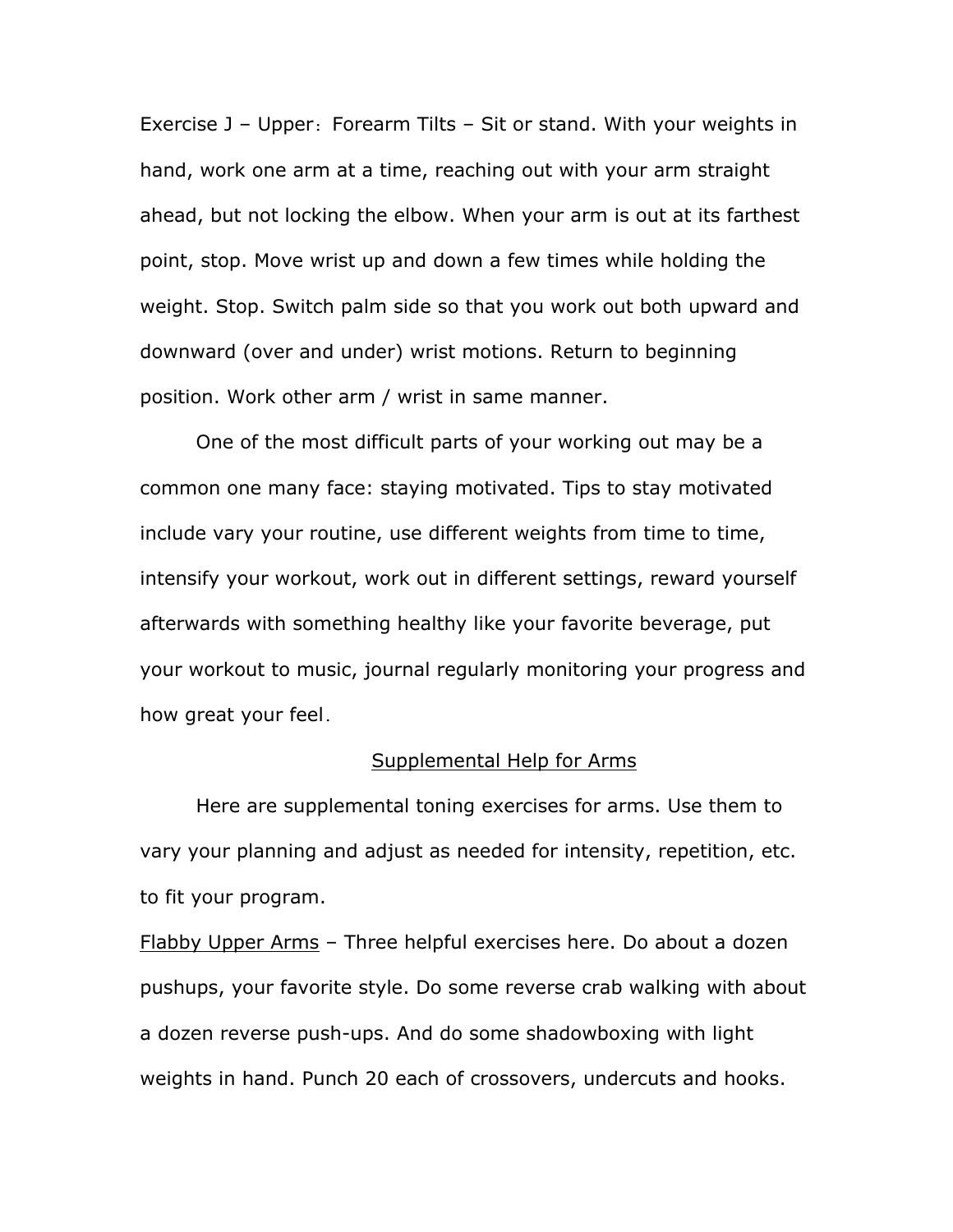Flabby Lower Arms – Couple things to help here. Dips or sit on the edge of hard surface, palms on each side of your hips, fingers hanging over the edge. Walk your feet out some getting your hips off the bed. Bend your knees & lower yourself until your elbows are at 90 degrees with upper arms parallel to the floor. Rise up and lower yourself with your arms about a dozen times. Repeat two sets. Experienced people stretch legs out straight.

Other help is called kickbacks. With small weight, reach over at the waist with hand on a surface with back flat. With weight in other hand, bring bent elbow up to side for start position. With elbow at side, reach back until elbow is straight, then lower and repeat a dozen times. Repeat two more sets. Experienced people may increase weights.

Carpal Tunnel – Use light weights or wrist weights with resistance work to help wrists, but don't grip them too tightly. Other exercises that work well are swimming, gently squeezing a rubber ball, wrist curls, placing wrist rests on keyboards.

#### Supplemental Help for Chest

Here are additional workouts for the chest, two more push-up versions. Modified Push-Ups: start in an upright position with arms shoulder-width apart, elbows bent a little and knees (bent) on the floor. Object is to maintain head, neck and back all in a straight line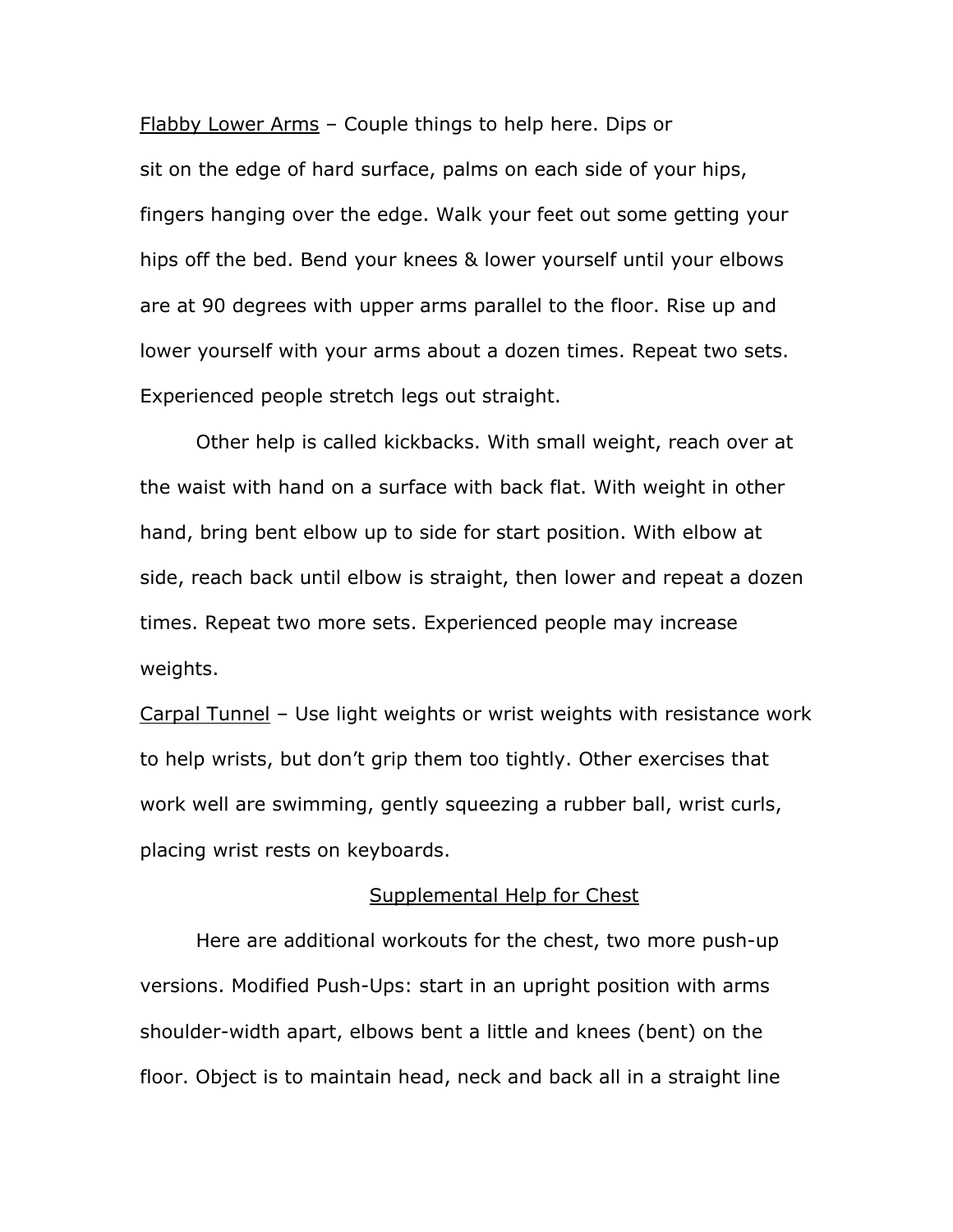throughout exercise. Move body down towards the floor, slow and steady, stopping when upper arms parallel the floor. Rise to start, slow and steady again. No locking elbows.

 Alternative Push-Ups: start in upright position with arms shoulder-width apart, elbows bent a little, feet together. Object again is to maintain head, neck and back in straight line throughout exercise. Move body down towards the floor, slow and steady, stopping when upper arms parallel floor. Rise to start, slow and steady again. No locking elbows. For resistance, have someone GENTLY rest their feet on your back while you perform this exercise.

### Supplemental Help for Upper Torso

And here are supplemental exercises for the upper torso / upper back. Upright Row: With feet shoulder-width apart, stand with arms down, crossed at the wrists. Pull the arms up and back so that upper arm becomes parallel with floor, shoulders in line with torso the entire exercise. Return to the down position, slow & steady. Add resistance work by anchoring anchor a band underneath feet. With band ends in each hand, cross wrists. Continue as above (without bands).

 Shrugs are also good to add. With light-weights in hand, stand, feet shoulder-width apart, hands at sides. Raise shoulders up in shrug. Hold. Slowly lower shoulders to start position.

TONING TIPS: MIDDLE AREAS: STOMACH OR MID-SECTION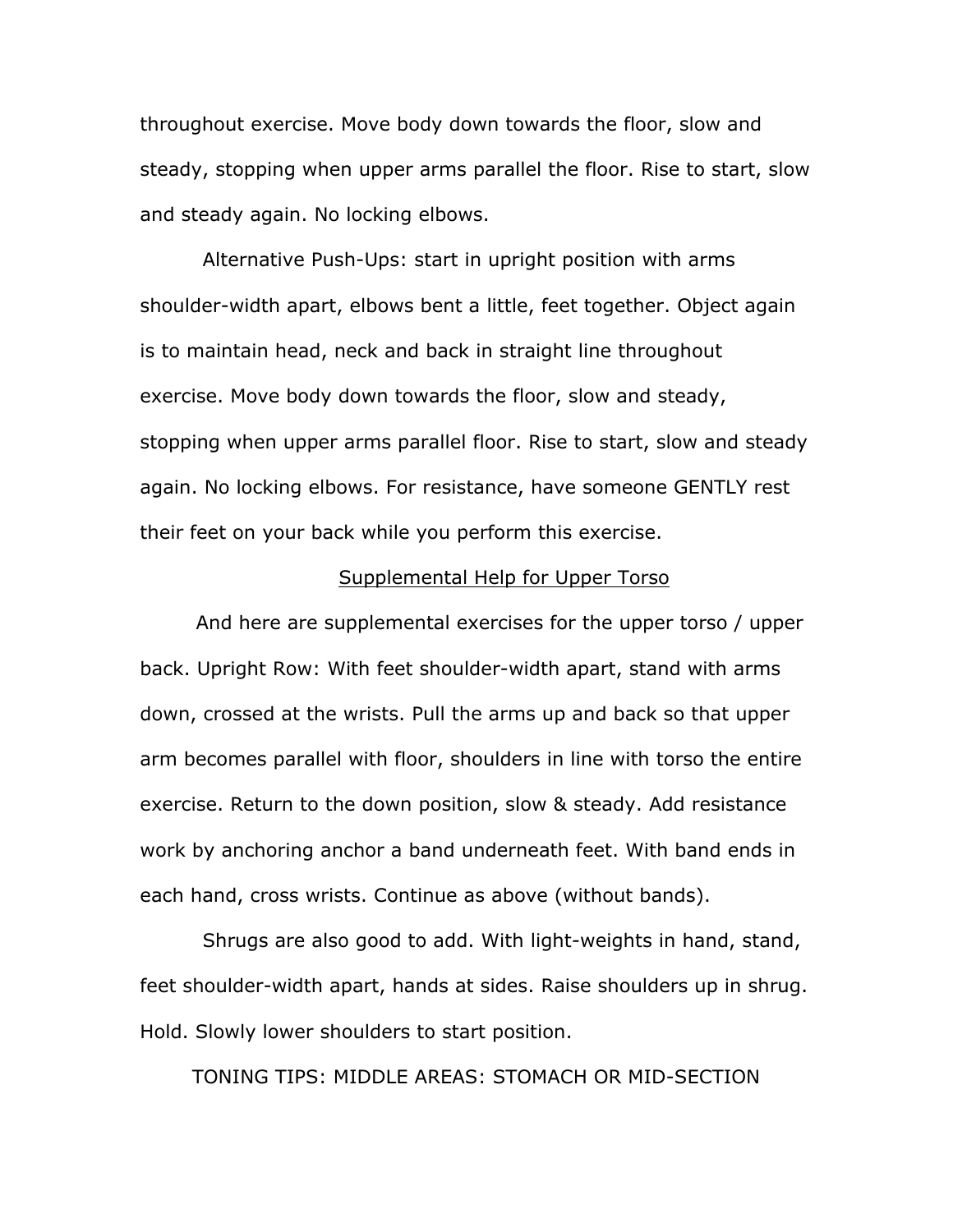Sit-ups burn fat off the belly, myth or reality? Myth. Truth is, your body's overall fat plays an important part in how flat or round your stomach is. And since the body's fat storage is basically one system, you cannot just lose fat in your stomach. On the contrary, many people think doing sit-ups will make their stomachs thinner, but leg exercises are reported to burn more than four times the body fat than sit-ups.

And while many people strive for a flat stomach, the reality is that the human abdominal or stomach area is meant to have a rounded shape instead. Of course age, gender and individual genetic bodytype play important roles in the actual shape.

However, the first issue of focus with this toning area is to focus on posture. Instead of "flattening" the stomach, trimming pounds with improved diet and exercise along with better posture can improve a potbelly or other unhealthy appearance. Here are points to ponder with regards to a healthy posture, in case you'd like more than "stand up straight" for guidelines. When standing, bend a little at the knees. Then with shoulders back, head evenly aligned (not cocky at an angle or anything) and tailbone aimed towards the floor, "suck it in," or contract the stomach muscles.

 Now for dealing a little more directly with those stomach muscles. Here are some toning exercises.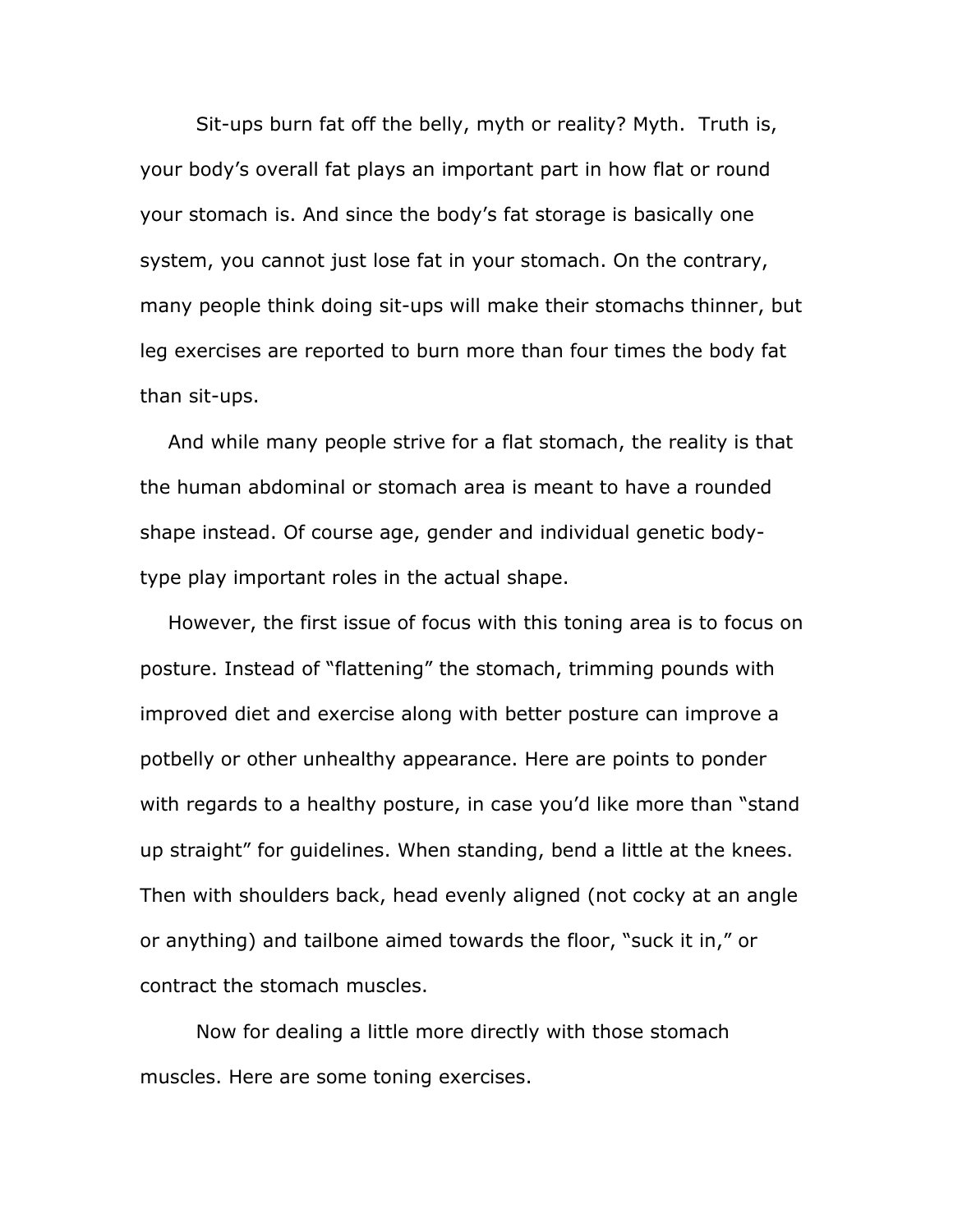Step 1 – Warm-up time first. Begin with stretches for 5 to 10 minutes that gradually build up to light cardio activity like jogging in place, walking, biking or jumping rope.

Step 2 – Next get down on the floor; an exercise mat or carpeted area, and do 20 to 30 crunches and reverse-curls apiece as follows. For crunches, with your knees bent a little and feet flat on the floor, lie on your back with your arms wrapped together across your chest. Then do this two-step: (1) exhale while raising your head, shoulders and chest off the floor, tightening your stomach muscles as you bend forward towards your hips, pause… (2) inhale while gently and slowly returning ALMOST to the original position, keeping your head just off the floor. Repeat. For those who are intermediary or advanced toners, place your hands behind or beside your head (and don't pull it), place hands straight out over your head or pause for a couple seconds before inhaling for a more intense workout.

 Next it's time for reverse-curls. To work the lower front and side abdominal muscles, begin on your back on the carpeted area or mat again. With hands on the floor and knees bent towards your chest with hips off the floor, continue to lift your hips, contracting the stomach muscles and bringing hips further towards your chest. This exercise focuses on lifting the pelvis toward your rib cage using the abdominals without swinging the legs. Advanced toners can place their hands in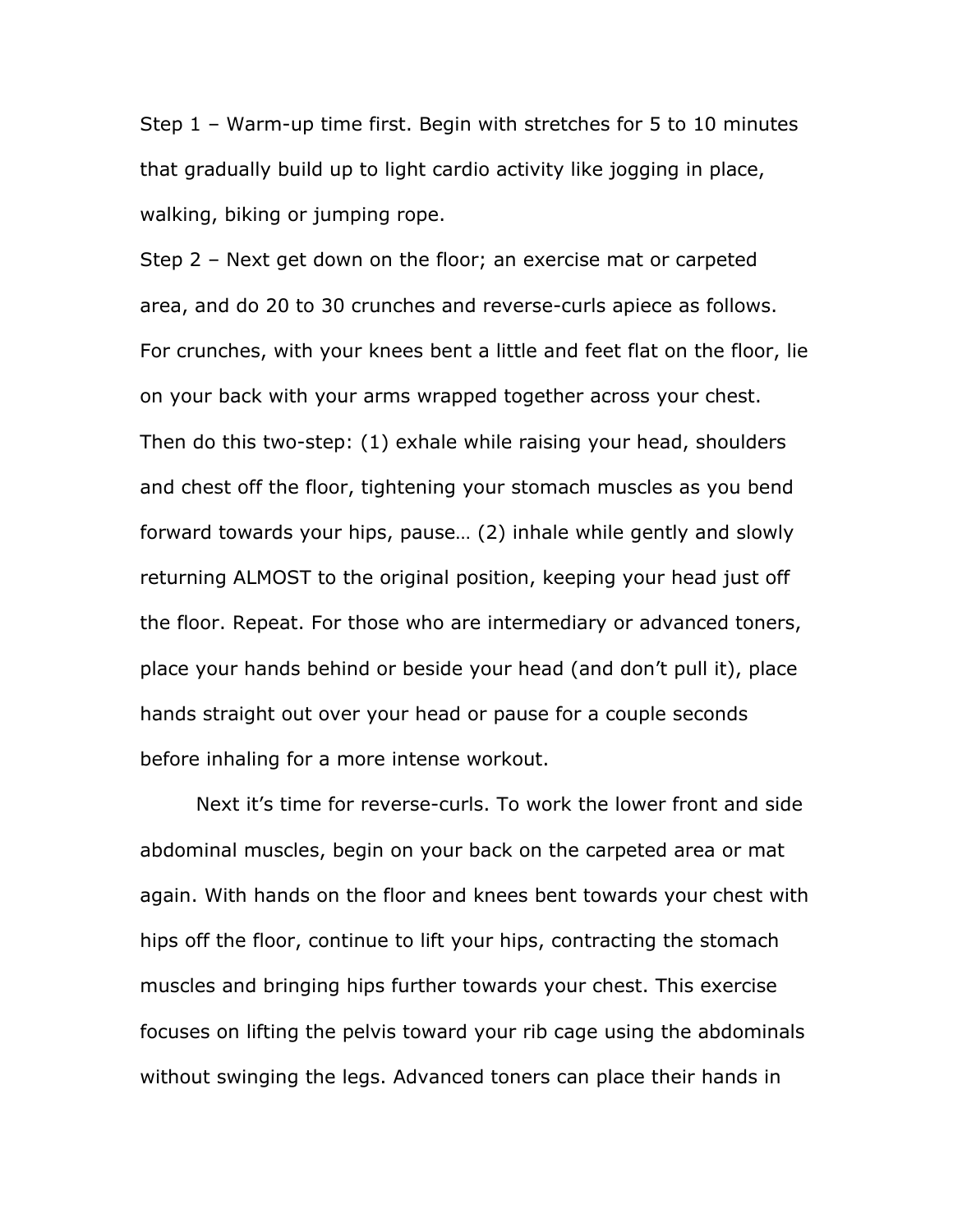the air leaving their elbows on the floor for increased intensity. Step 3 – Head back to the cardio activity that you were doing at the end of Step 1 above and continue doing that for 8 to 10 minutes. Step 4 – Head back to the carpeted area or mat for 20 to 30 imaginary bike pedal touches. In other words, you place your hands behind your head while lying on the floor. Then with our knees up at about a 45 degree angle from the floor, you slowly pedal an imaginary bike while touching your right elbow to your left knee and vice-versa, then alternating elbow to other knees, all while breathing at a natural, normal pace. For those who are at intermediary or advanced levels, you can make the angel of your legs near 180-degrees or straight, without locking the knees for more intensive toning.

Step 5 – Beginners can stop here. Intermediate and advanced toners can return to another round of Step 3 above.

 For the best results, these toning activities should be performed three to four times a week. Work up the routine until gradually the cardio portions last from 10 to 15 minutes each. And add your other exercises for the upper and lower body areas, and of course a wellbalanced diet.

#### Supplemental Help for Abs

Here are ideas for supplemental workouts for your abs. Abdominal Leg Lifts: Begin lying on exercise mat or carpeted area,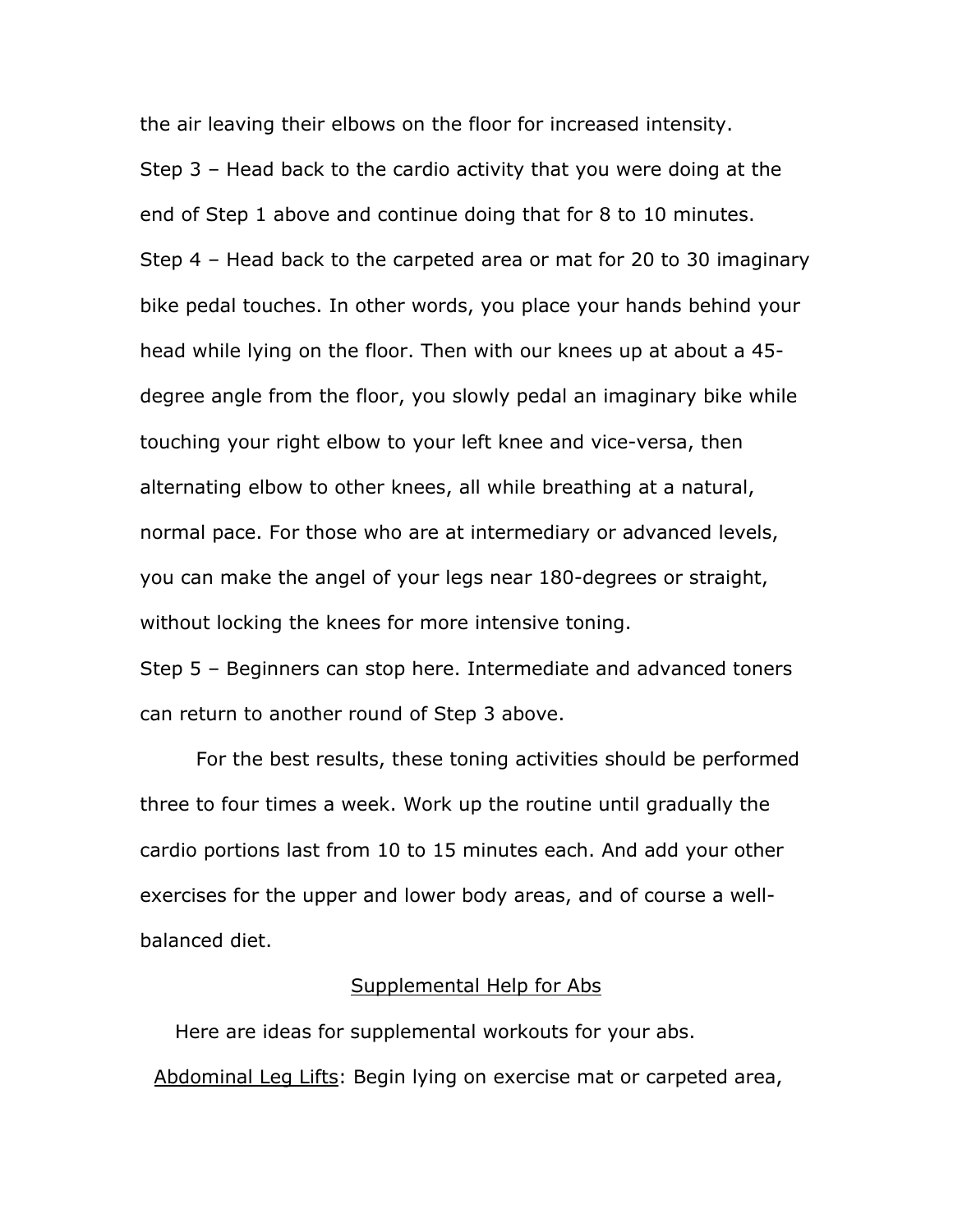with legs together, knees slightly bent (throughout entire exercise). Lift legs to 90-degree angle. Hold. Gently let legs back down to start, but do NOT come in contact with floor. For more back support, place hands under your buttocks.

Hanging Leg Lifts: With legs straight down, hang (with gloves if preferred for firmer grip) from a horizontal bar with hands part a little more than shoulder-width. Lift legs up slow and steady to chest, bending hips and knees. Hold. Lower to starting position. For change in routine, twist hips to either side, touching your obliques or side abdominal muscles.

Ball Crunches: Balance your back on an exercise ball (or wheeled ottoman), feet a little wider than shoulder-width apart. Hands behind your head, but no pulling. With back and head straight, do crunches, pulling together abdominal muscles and lifting your shoulders several inches. Hold crunch at top. Return to start, slow and steady. Ball Side Overs: Lying sideways over exercise ball (or wheeled ottoman), balance with feet reaching floor. With hands behind head and not pulling, and with head, neck and body straight, raise upper body slow and steady – as high as you can. Hold. Lower down to below starting position, bending with ball's help. Stop. Return back to beginning position. Switch sides and repeat.

Kneeling Crunches: with toning bar or rope (with pull-down machine),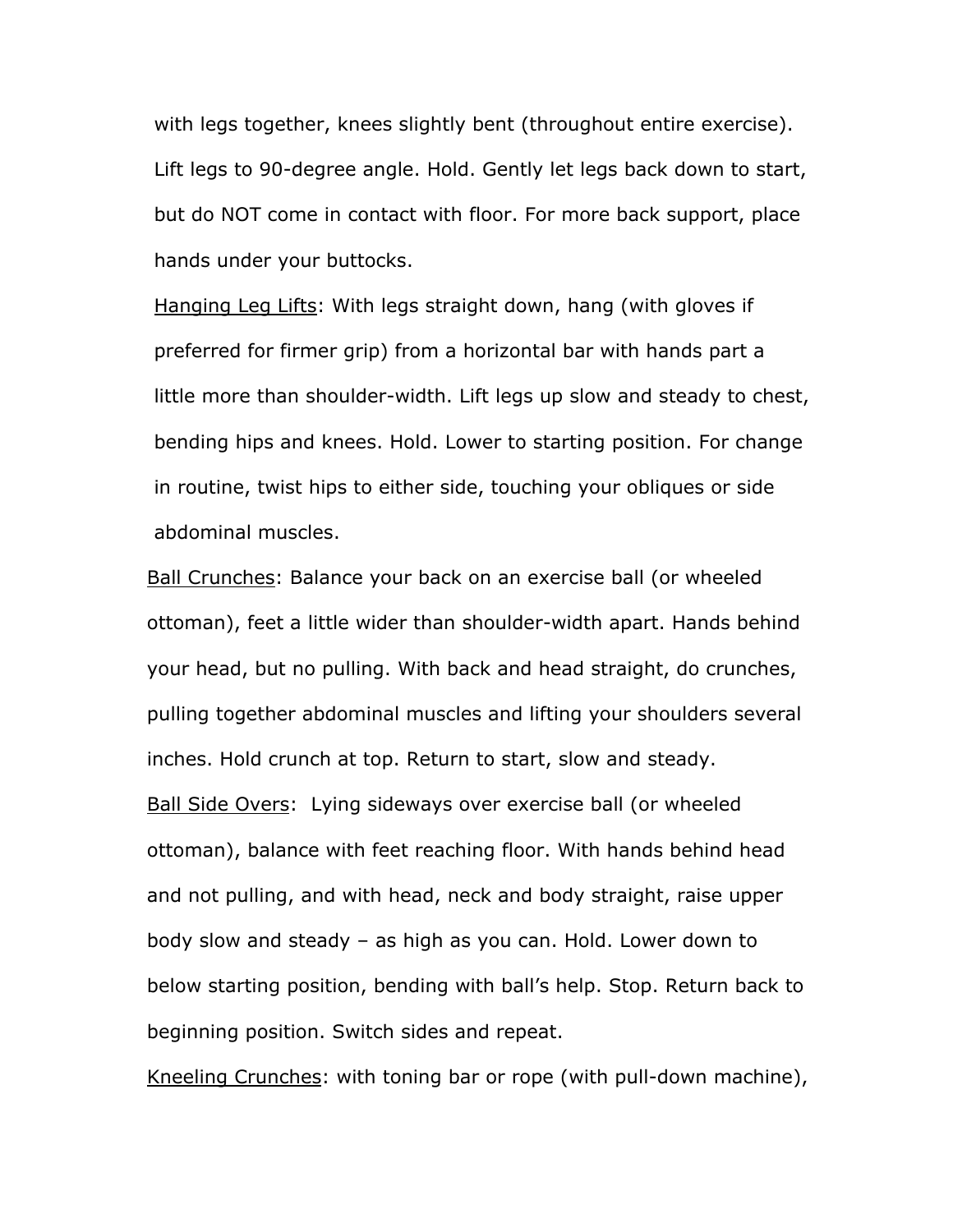kneel towards machine with cable angled away from the rack while you crunch down. Pull bar or rope down to just above forehead. Crunch down, slow and steady while exhaling and maintaining same position for rope or bar. Hold. Return to start position with abs doing return.

# TONING TIPS: LOWER AREAS: BUTTOCKS, HIPS, LEGS (THIGHS, CALVES)

Time to hit the lower areas now; the rear pelvic region or two rounded areas on the torso (behind) that are posterior to the hips and formed by the gluteal muscles and other supporting tissues, organs, structures. Beginning with the buttocks, this series of toning exercises will also help your legs.

Squats with Weights –While holding one of your weights in each hand (beginners can do this without weights) and arms down to your sides (hands turned so that palms face each other), stand straight with your feet shoulder-width apart, knees a little bent. Then squat down while inhaling. Stop if you can no longer see your toes, you don't want to pass this point. Then rise back up, pushing with your heels to your original position while exhaling. Repeat about 20 times taking care to use good form. Don't want to over do it and hurt your knees! Reverse Kicks – Get on your hands and knees on a carpeted area or exercise mat. Balance your body weight on your right leg and both arms, while exhaling and lifting your left leg, bent a little at the knee.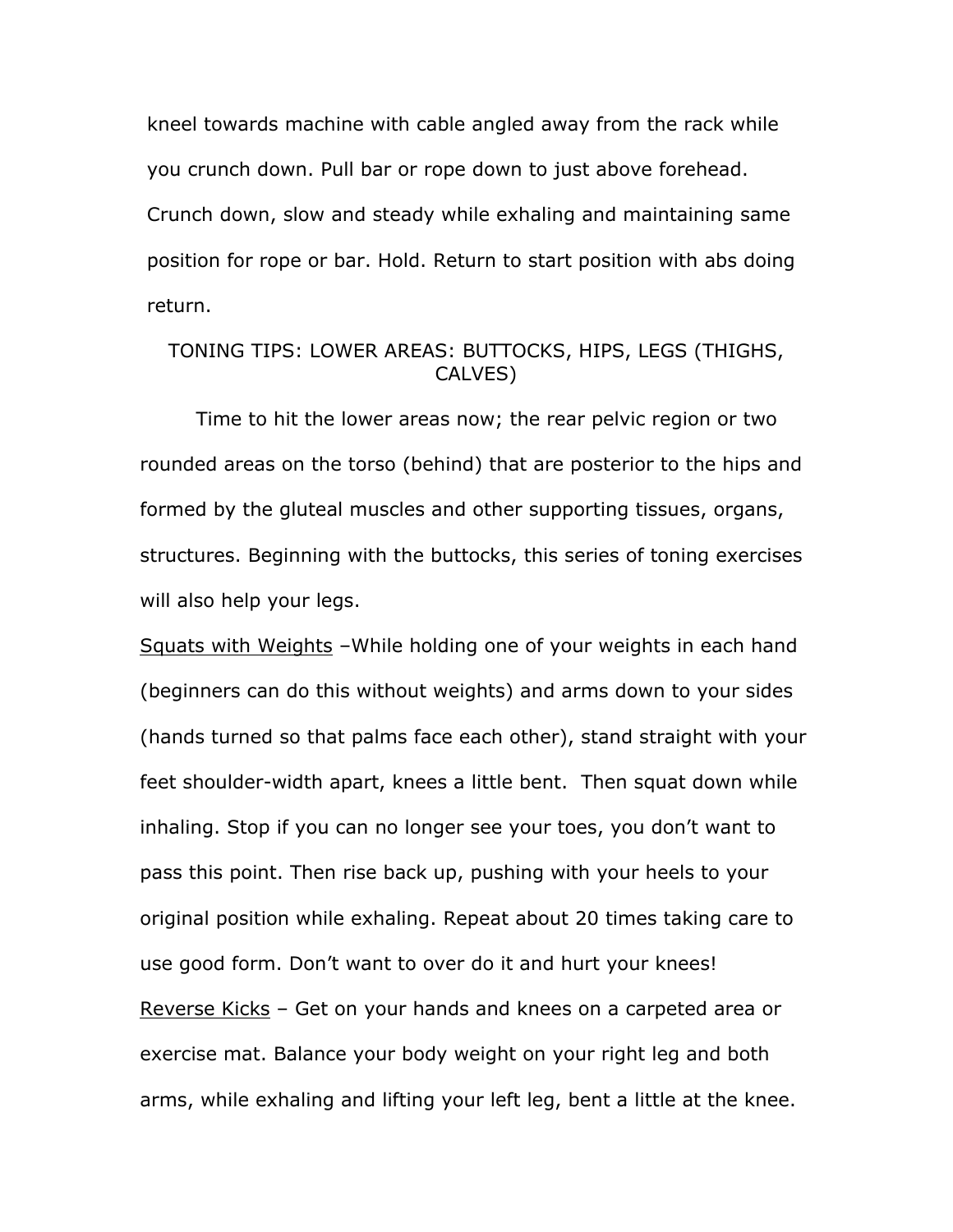Kick up towards the ceiling with your left leg. Return gradually to beginning position while inhaling. Repeat slowly approximately 25 times. Switch legs and do 25 with the other.

Lunges - While holding one of your weights in each hand (beginners can do this without weights) and arms down to your sides (hands turned so that palms face each other), stand straight with your feet together, knees a little bent, head up. Move the right leg out a step while inhaling, lowering the left so that your knee just about touches the floor. Return to original position while exhaling, shoving off with your right foot. Repeat, alternating legs. Repeat set about 20 times. Leg Sets – Here is a series of exercises for all levels of toning. Pace yourself, mix-n-match, and don't overdo it.

Chair Squats - With your feet shoulder-width apart and knees bent a little, stand in front of a chair and inhale while sitting in the chair. Return to beginning position, pushing off with your feet while exhaling. Don't lock knees when standing. Repeat 12 times. For more intensity, use hand weights.

Weighted Squats - With your feet shoulder-width apart and knees bent a little, stand straight with a weight in each hand, arms at your sides, palms facing each other. Proceed like you do with Chair Squats, only without the chair. For intensity change, add hand weights.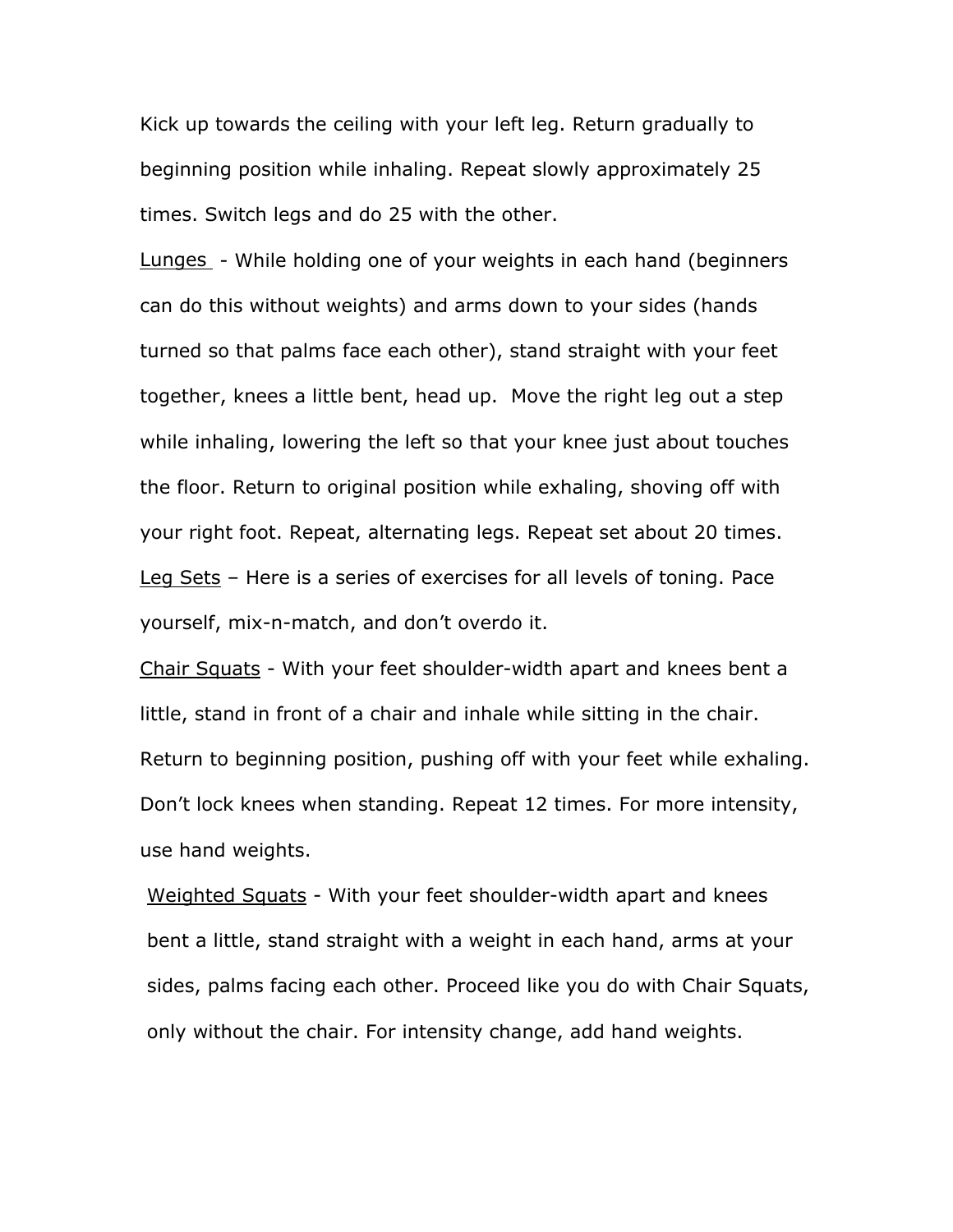# Supplemental Help for Buttocks

To help with additional buttocks toning, here are some extra exercises to mix in with your regular routine.

- Squat-Squeezes: With your feet hip-wide apart while standing in front of a chair, ready to be seated, very slowly lower yourself into a squatting position until you barely touch the seat. Hold. Rise while squeezing your buns together. Repeat.
- Moderated Lunges: With one leg behind you, knee of the opposite leg bent, lunge forward slow and steady, touching to "feel" the pull.
- Leg Swings: Stand straight and tall. Move one leg out to the right, then in. Repeat using gentle swinging motion a dozen time, pulling the buttock area. Repeat using other leg.
- Variations: Go walking, jogging, running, biking, hiking, kickboxing. Try martial arts and yoga. All are great rear end toners.

Moderations / reps: To increase toning efforts, add hand weights with any of the routines above.

# Supplemental Help for Hips

Here are additional exercises to do for hip toning:

- Kickback Stand: Holding the back of a chair or table for balance, stand with your feet together. With rotation coming from your hip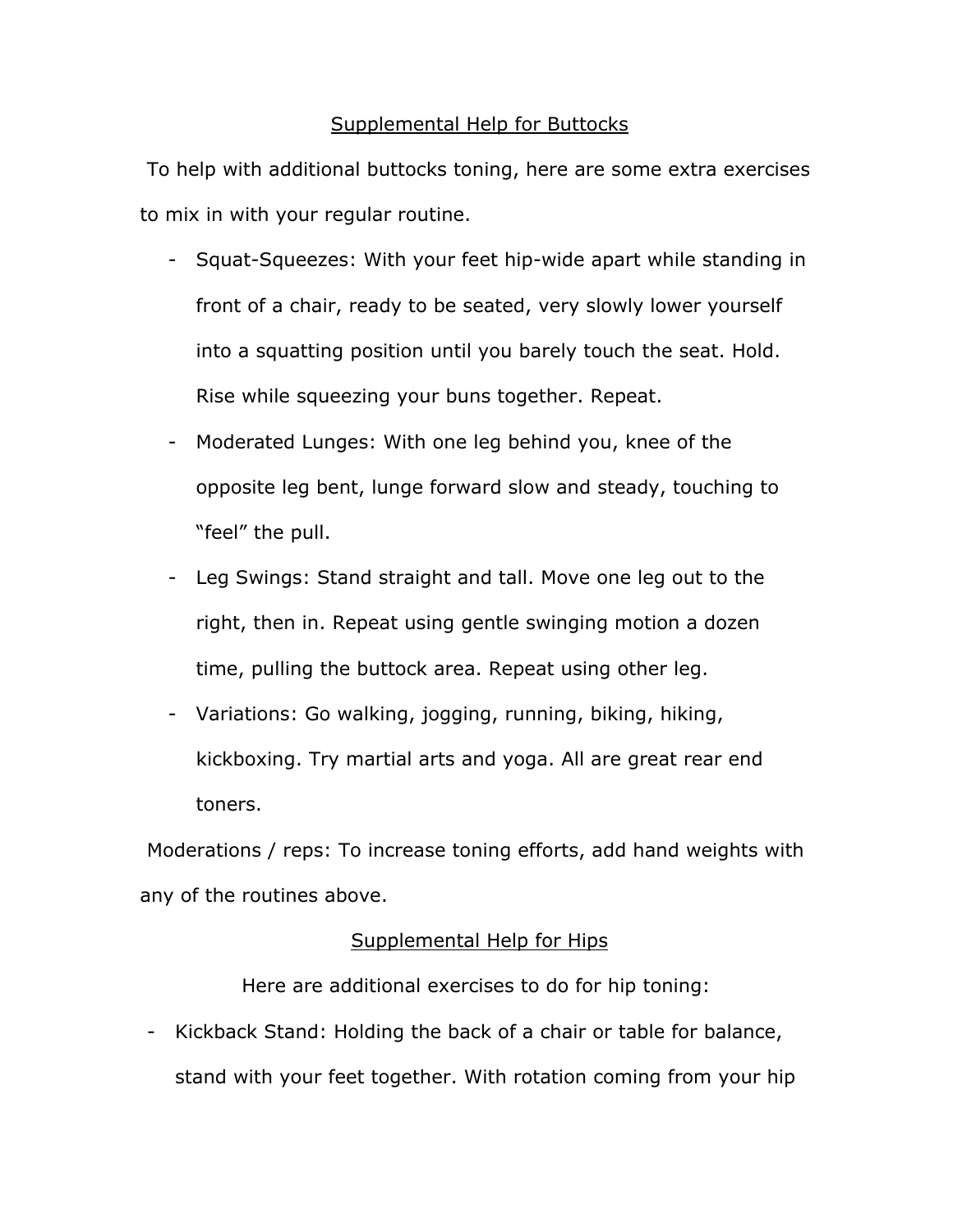joint, rotate your right foot to the right. Exhale. Slow and steady now, with the right foot outward, use your hip to kick back the right leg behind you. Bring leg back to start with inhaling. Repeat.

- Rear Lifts: On a mat or carpeted area, lie on your stomach, head straight off to one side with hands as pillow. Inhale while slowly lifting right leg. Hold at the top position. Exhale while lowering leg to start position. Repeat with left leg. Repeat set.
- Side Lifts: On a mat or carpeted area, lie on left side, legs and head straight, head resting on arm is fine. Exhale while gently lifting right leg high from hip joint. Hold. Inhale while lowering leg to start position. Repeat. Repeat with other side, other leg. Repeat set.

#### Supplemental Help for Legs (Thighs, Calves)

And here are additional workout ideas for toning the legs: Outer thigh leg raises: On a mat or carpeted area, lie on your right side. With your legs stacked atop each other, positioned at a right angle to your body, support yourself with your left hand on the floor in front of your chest. Square your hips and lift your left leg up until you feel the muscle contract. Hold. Slow and steady, return to start position. Repeat. Switch sides and legs. Variations: add light ankle weights – approximately two pounds to legs. And at a fitness center, work this muscle group on the abductor machine.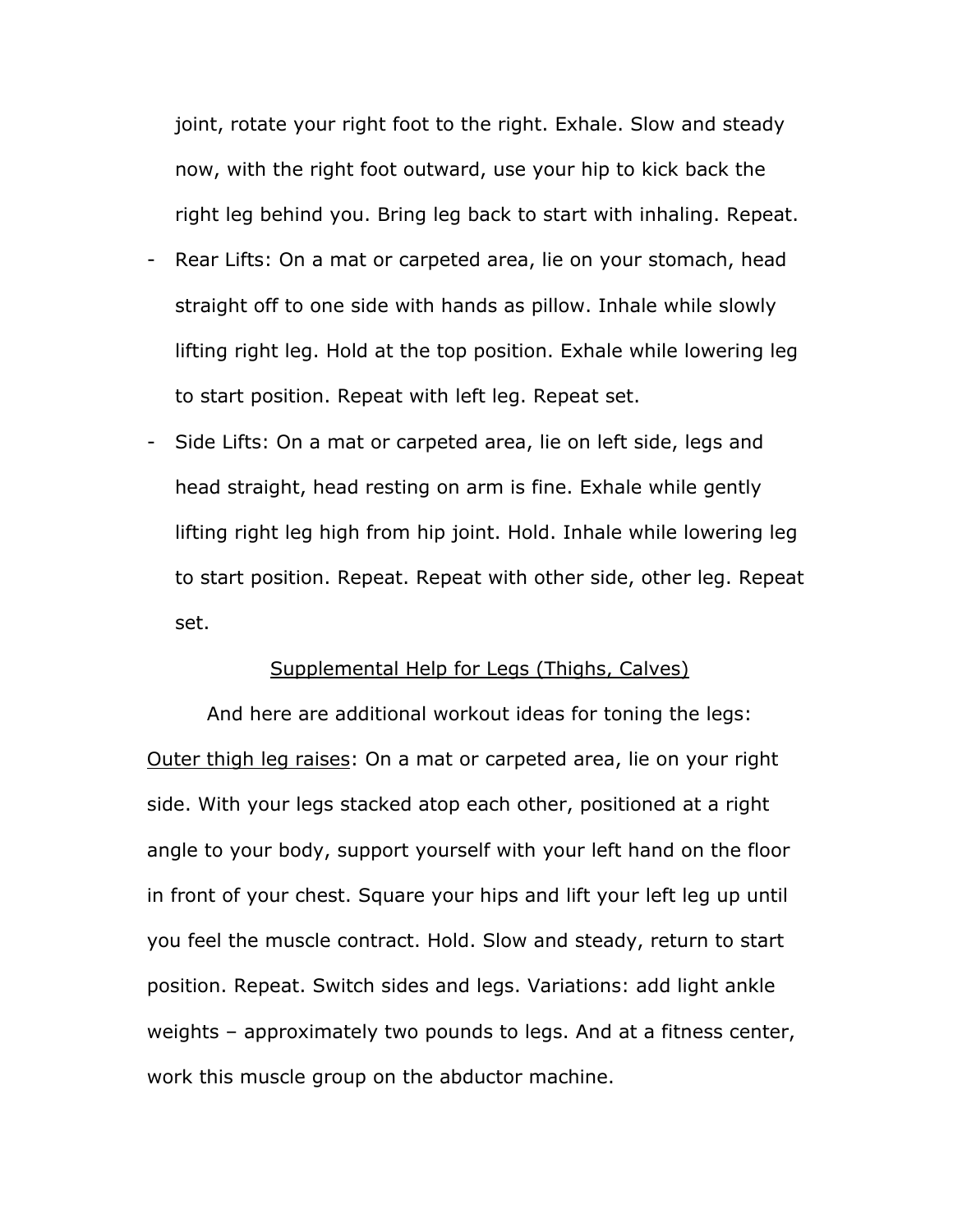Inner thigh leg raises: On a mat or carpeted area, lie on your right side, body straight. Rest your head atop your right arm, flat on the floor. With your right leg straight, gently move your left leg over, placing your left foot in front of your right leg, on the floor. Hold your left ankle. Slowly lift your right leg slightly above the floor. Hold. Return to start position. Switch sides, legs. Repeat. Repeat set. Variations: add light ankle weights – approximately two pounds to legs. And at a fitness center, work this muscle group on the abductor machine.

Hamstrings and Quads Lunges: With your feet together, standing, place your right foot forward, making a little larger step than average. Bend your right knee, lowering yourself towards the mat. But don't let your left knee touch the mat. Hold – while your left thigh is lined straight with your back. Pushing backwards off your right leg, return to start. Switch legs and repeat. Repeat set. Variations: add light weights – approximately two pounds to hands. If you're in the gym, work this muscle group on the leg curl and leg extension machines. Hamstrings and Quads Squats: With legs shoulder-width apart (or wider), stand with your feet parallel. Fold your arms in front of you. Inhale while gently seating yourself "almost" in a fake chair. Keep knees in line with toes. Head up. Back straight. Exhale, while standing upright again. Straighten up, but do not lock your knees. Repeat.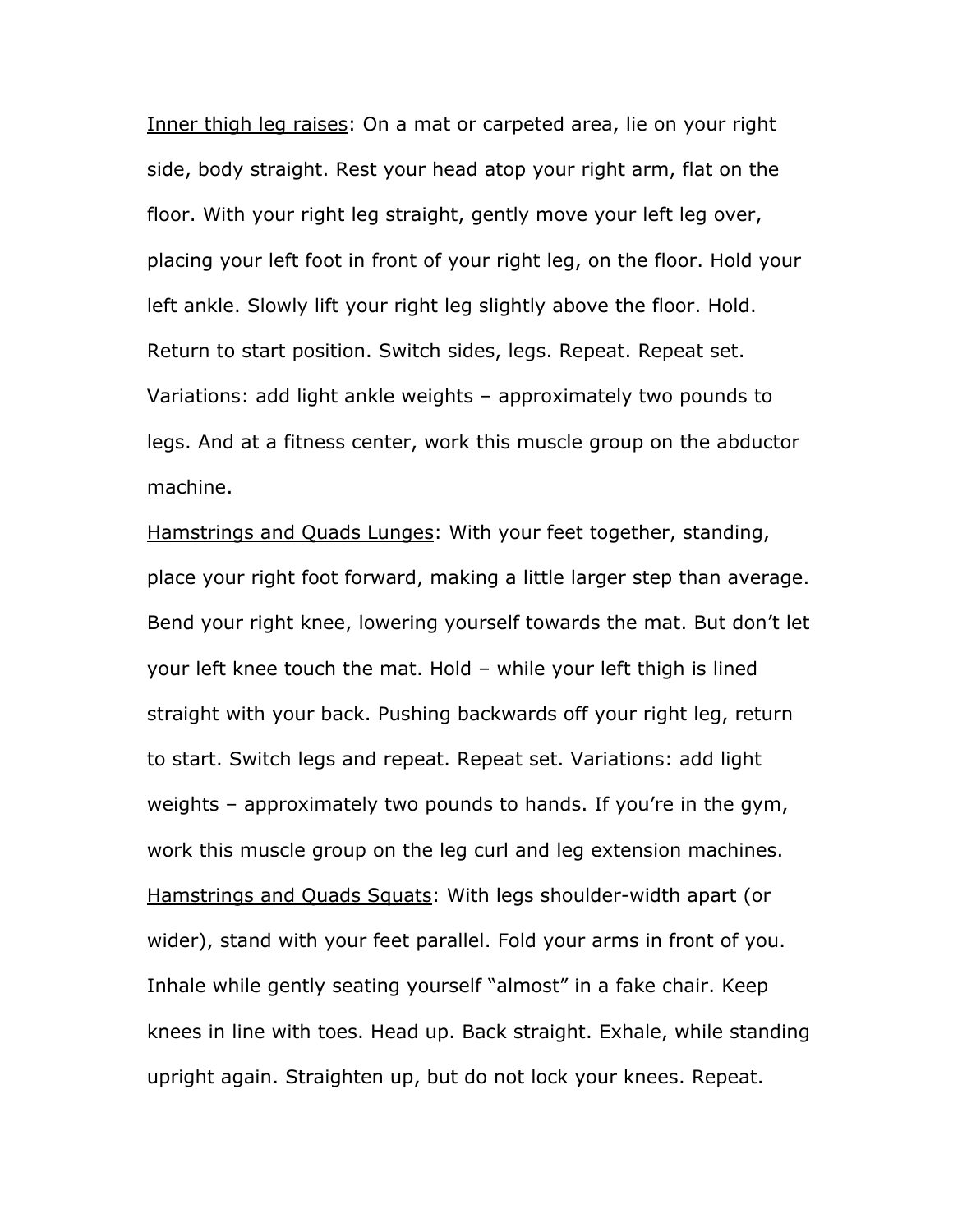Variations: Hold light hand weights, resting hands with weights on your hips. If you're in the gym, work this muscle group on the leg press machine.

Glute and Hamstring Crunches: On a mat or carpeted area, begin with all fours on the floor. Bring your forearms and palms so that they reach the floor. Gently reach straight out behind you with your right. Then bend the leg so that your right thigh is parallel to the mat, with the sole of your right foot facing upwards, angled behind you. Rising from the hamstring, gently press your right foot upwards, then slowly lower to start position. Do not arch your back during this exercise. Variations: add light ankle weights. If you're in the gym, work this muscle group on the glute machine.

BODY SCULPTING TOOLS: YOGA, EQUIPMENT, VIDEOS & MORE Fitness aids and fads, there are many products available for toning aids. Let's check out some top ones to add to your toning toolbox. Toning Exercises with a Ball - Several programs on the market today use an exercise ball for toning work. Some are referred to as the gym ball, Swiss ball, Fitball and the stability ball. These work great particularly for the abdominal muscles and lower back. Basically, you lie on the ball front wards with your hips going downwards, and stretching / roll slowly around. Add crunches and leg-lifts with this ball; they are noted as one of the fastest means of improvement for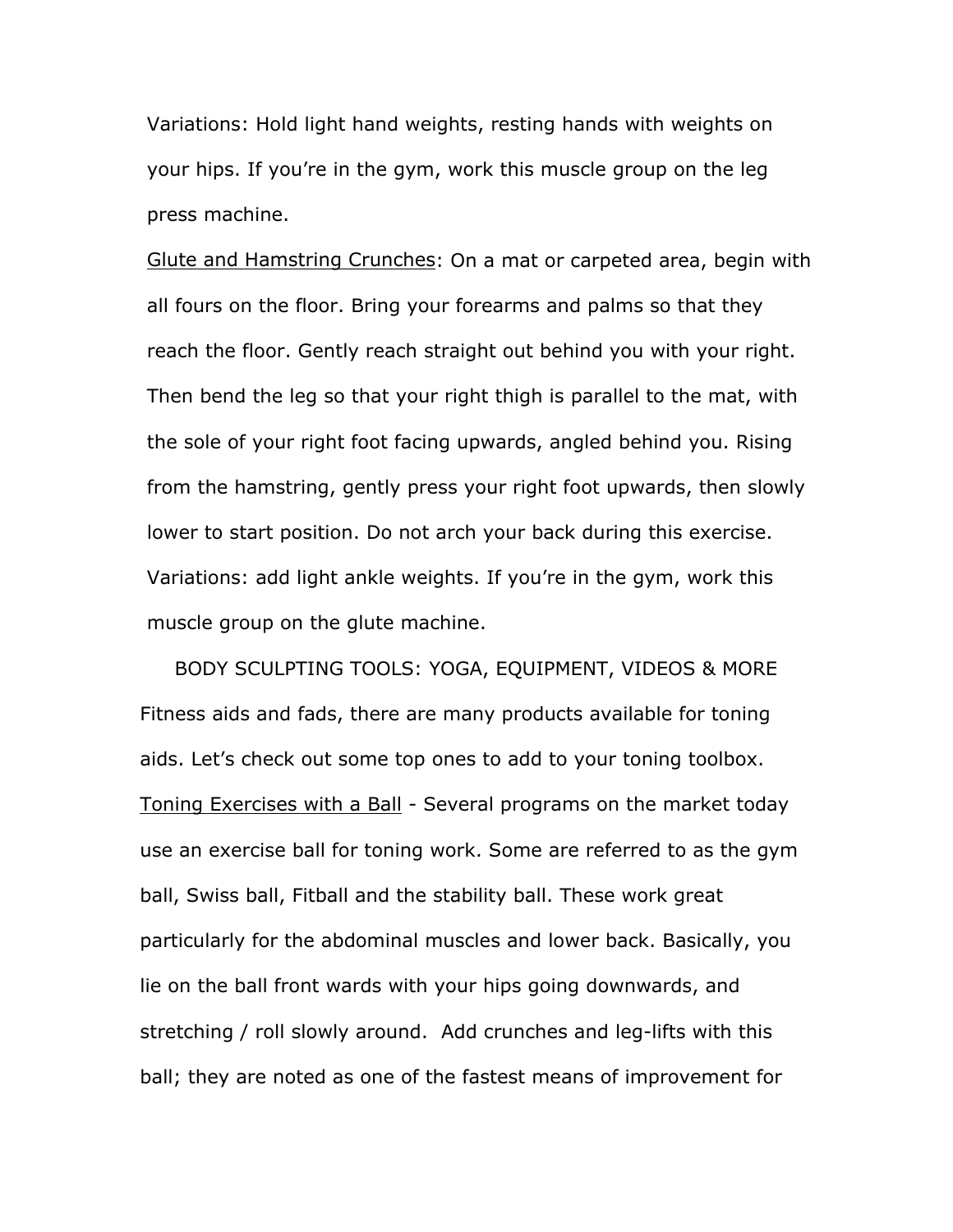the entire midsection. The ball actually helps you use just about every muscle in the upper and lowers abs. Note: substitute an ottoman on wheels or other similar home device for the ball!

Toning Bands – Available in about every color under the sun, you can coordinate workout activities with these bands. Varying in resistance and size, some are singular and some interlock. Most have foam handles.

Suzanne Somers Toning System – Who can forget Ms. Somers' Thighmaster?! Designed for fast and effective muscle toning, this system features portable, flexible looped and padded rods create resistance as you tone 12 areas of your body, including your back, arms, abs, hips, thighs and buttocks. Her kit also comes with a 10 minute video and an instructional booklet with 12 exercises. Body Bars & Toning Bar Stand – Just like the ones used in fitness centers, these covered bars are available for strength training. They are used not only for sports conditioning but also for cross training and circuit training, and come in various weight increments. Stand hold around 30 bars and help keep them and your workout area organized. Toner Belts – Toner belts help threefold; they improve abdominal muscle tone, strengthen abdominal muscles and help develop a firmer abdomen.

Toning Tables – New and used tables are available for a variety of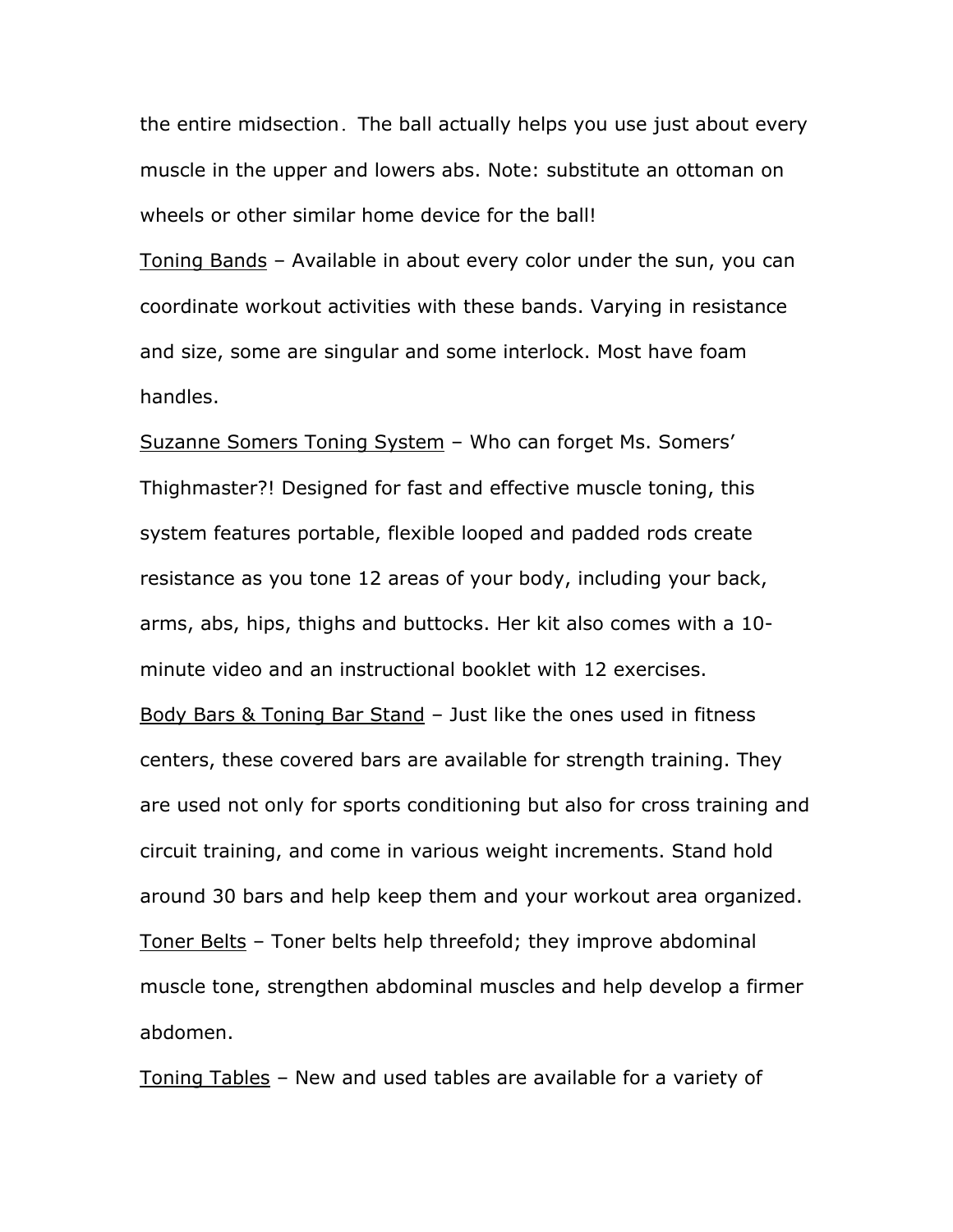functions. Among choices are Sandbag Tables, Sit-up Tables, Stretch Tables, Leg Tables, 3 in 1 tables and Circulation Tables, and some come with sandbags and pillows. Toning tables are touted as offering a quick, effective, safe means to non-exercise, if that's a legitimate term. Supposedly after only one hour on the toning table, you will have completed: up to around a 2 mile walk, 1,000 hip rolls, 900 back kicks or 90 step-ups. In other words, they say that by using a toning table 2 times a week for around an average 50-minute treatment program, you would be getting an equivalent of about 2 hours of floor exercise every day. A recommended 10-minute maximum per use table is compared to 800-1000 reps, with high rep movement offering increasing resistance that increases blood and oxygen going to muscles. The toning tables are said to increase circulation, trim body without building bulk, enhance skin tone and improve flexibility while eliminating excess body fluids.

 Here is a brief overview of some of the tables. The Sit up Table helps strengthen and tighten midriff, waist, lower back and abdomen muscles while also reducing inches in these areas, resulting in overall increased flexibility. The Stretch Table features a single pad that moves back and forth, firming & toning upper arms, stomach and back muscles. Results are improved posture and improved flexibility, due to the stretching of muscles and tendons. The Sandbag Table features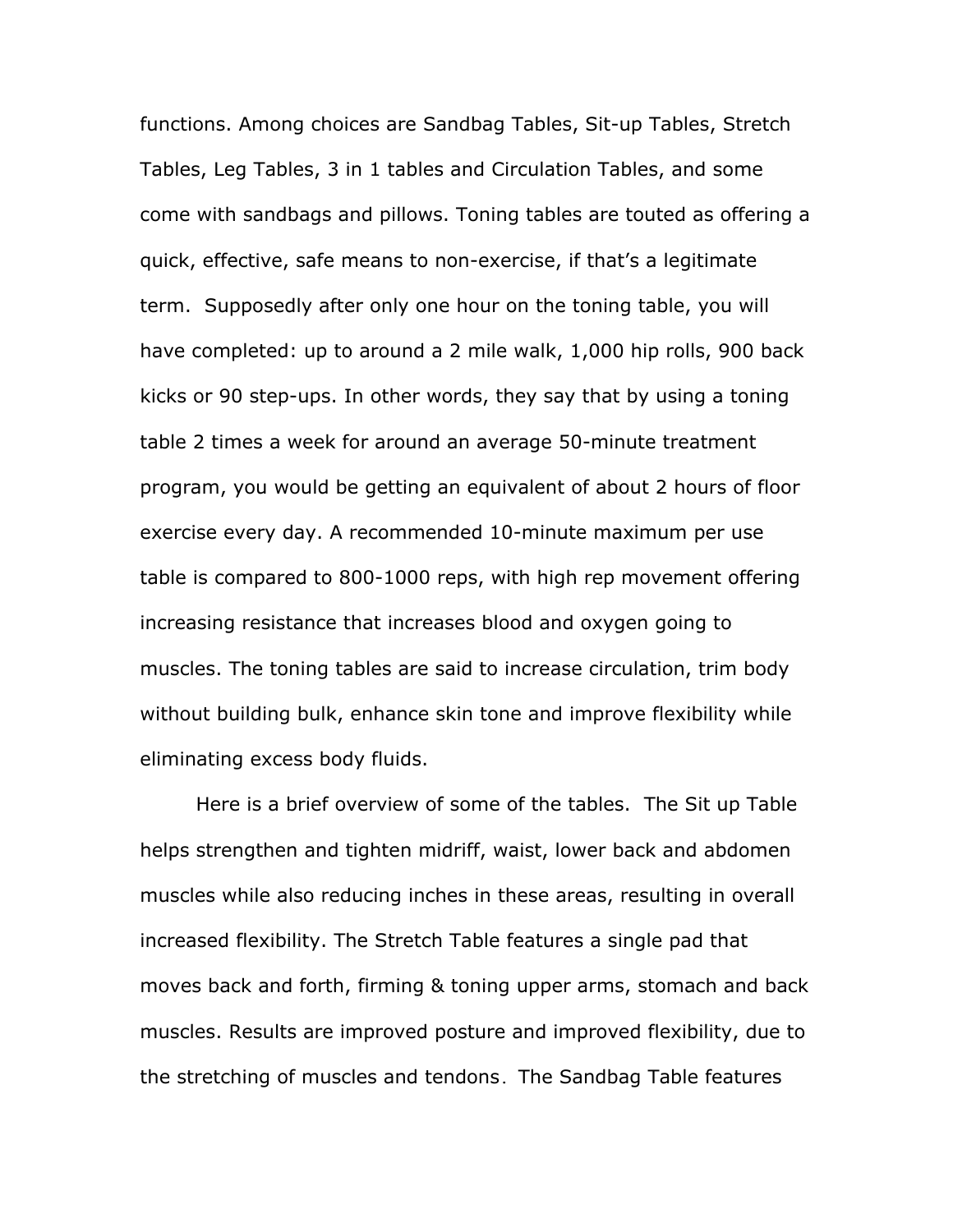two pads that move in a rhythmic motion, strengthening muscles while firming and lifting flab in the buttocks and thigh area. The Leg Table boasts slenderizing the entire leg area, firming awhile toning the inner thigh area, reducing "saddle bag" outer thighs. The 3 in 1 Table lifts and lowers your legs with a waist-twisting motion, slimming the waist, hips and stomach while strengthening muscles in your lower back. And the Circulation Table increases blood circulation to surface skin cells, eliminates excess water retention and leaves the body relaxed and energized. Overall benefits of toning tables reported by users include increased range of motion, firmer & increased toning, strengthened muscles, improved posture and flexibility, especially with arthritic stiff joints.

Toning Lotions – There are all kinds of toning solutions out on the market. Some are made with gentle formulas for toning the face, like from Estee Lauder and Avon skin care lines where they firm the skin and tighten pores. Others claim fame to cellulite toning lotions with or without liposomes to get rid of that "cottage cheese" look. Check around, read labels and see about trying product samples before committing to a lot of money beforehand. Ask friends and fitness trainers what works and what doesn't.

There are dozens and dozens of assorted toning videos, DVDs, CDs, cassettes, books and ebooks to choose from, too. Check around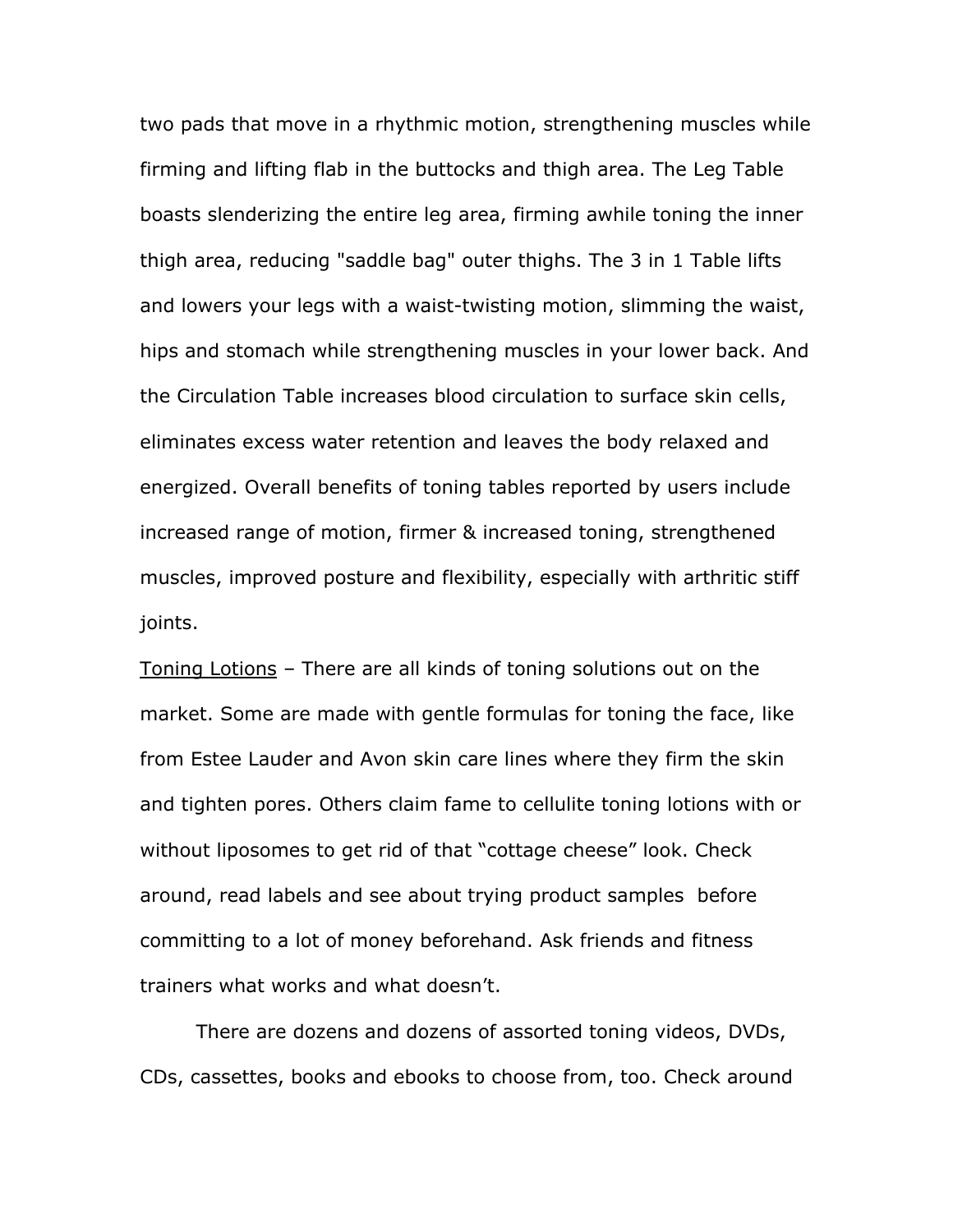with fitness friends and trainers for their recommendations. And check with popular fitness magazines and websites to read their product reviews. Here are a few websites to start off your search: [www.fitnessinfomercialreview.com](http://www.fitnessinfomercialreview.com/) and

[www.consumersearch.com/www/health\\_and\\_fitness](http://www.consumersearch.com/www/health_and_fitness) and http://www.exercisevideosreviews.com/tonetotal2.html .

POPULAR SHAPING PROGRAMS (Circuit Training)

Let's take a look at some popular programs to help with your toning. One popular among many including the navy, army, sports participants and other athletes at health and fitness centers, is circuit training, a high-energy aerobic workout that's combined with weight resistance training and equipment (not necessarily gym equipment; can be down at home). What circuit training actually is seems to vary, depending upon the trainer or fitness program. Many features appear in descriptions like:

- The training session needs to focus on approximately 12 strength and aerobic/anaerobic exercises or stations (recommended numbers ranged from 9 – 12).
- The training focuses on activities that are twofold: those that build strength and muscle tone, and those that burn fat and improve endurance.
- The training needs to include high repetitions with lighter weights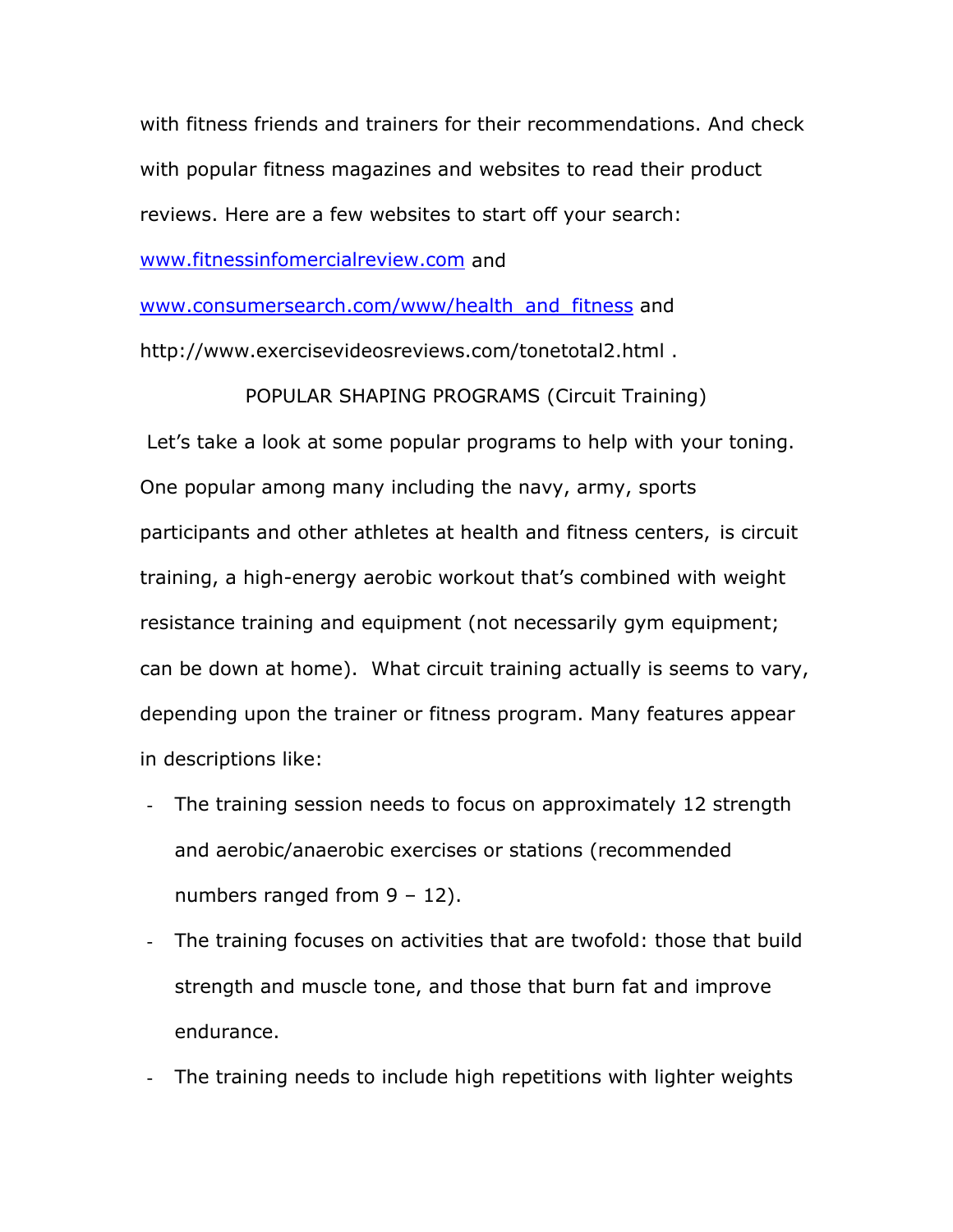for ease on joints and tendons.

- Each exercise should be done only once, then move on.
- There should be very little, if any, rest between exercises or stations (some fitness gurus recommend 30-seconds maximum rest time between stations).
- What works best is to cross-train or NOT focus only on one single circuit or one type of training only. Instead, alternate your training stations with different exercise activities that focus on different parts of the body or fitness groups on alternate days or every other day.
- Combine your program with about 3 quarts of water and 4 or 5 small meals each day to help with your overall weight goals.

One overall blanket statement seems to sum up circuit training well: the basic ideology behind circuit training is to steadily advance from one exercise or workout station to the next, in order, until you finish doing all of the exercises or stations in your workout. Other than that, your choice or exercises or stations, selection of weights, number of repetitions and sets with rest (if any) in between – all of that is up to your own individualized training program and goals.

Circuit training offers many benefits. Here are some of the main ones:

• It's a complete program that incorporates toning, getting and staying in shape, and improving your overall fitness and health.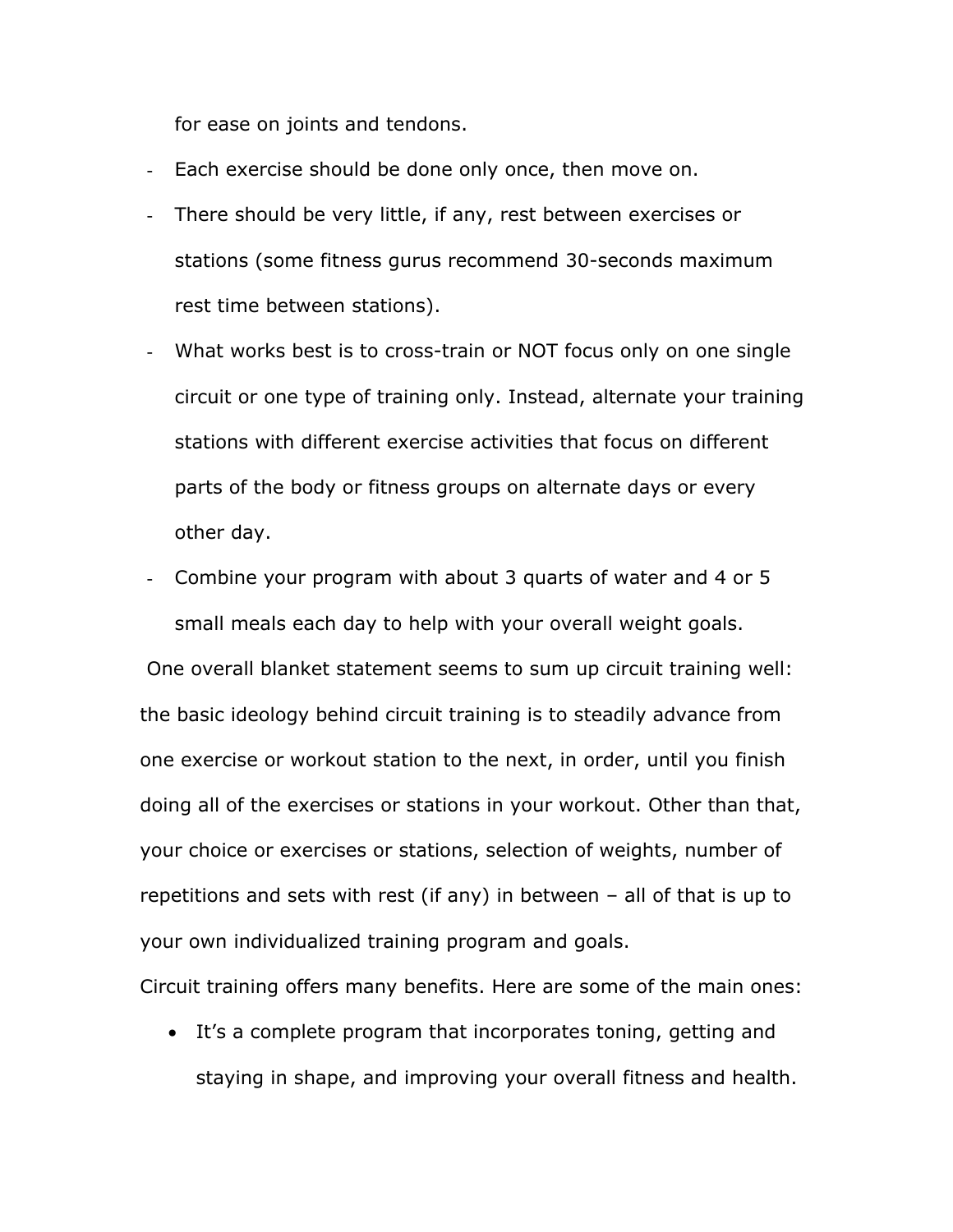- It's great for fatigue management, resulting in increased work performance during a set time period.
- It's great for indoor and / or outdoor training. Budget not required.
- It's a program with variety of fitness activities, so you're not stuck with the same old "boring" workout routine.
- It's the best way to get a team, group or family in shape.
- It's noted as one of the top methods used for improving strength endurance; for example, trainees are only allowed to move up to the next level of the training program when they meet their program's requirements.
- It's a cost-effective program.
- It's an efficient program, allowing R&R (rest and relaxation) between alternating days of exercises and your body's fitness areas between workouts.
- It's a program that helps your body's aerobic conditioning and strength building while also burning fat at the same time.

Now we'll quickly cover the basic steps in a circuit-training program. And then cover recommended workout stations or exercises for the different muscle groups.

Basic Steps in Circuit Training Program:

1. Consult with your healthcare provider first, like with any and all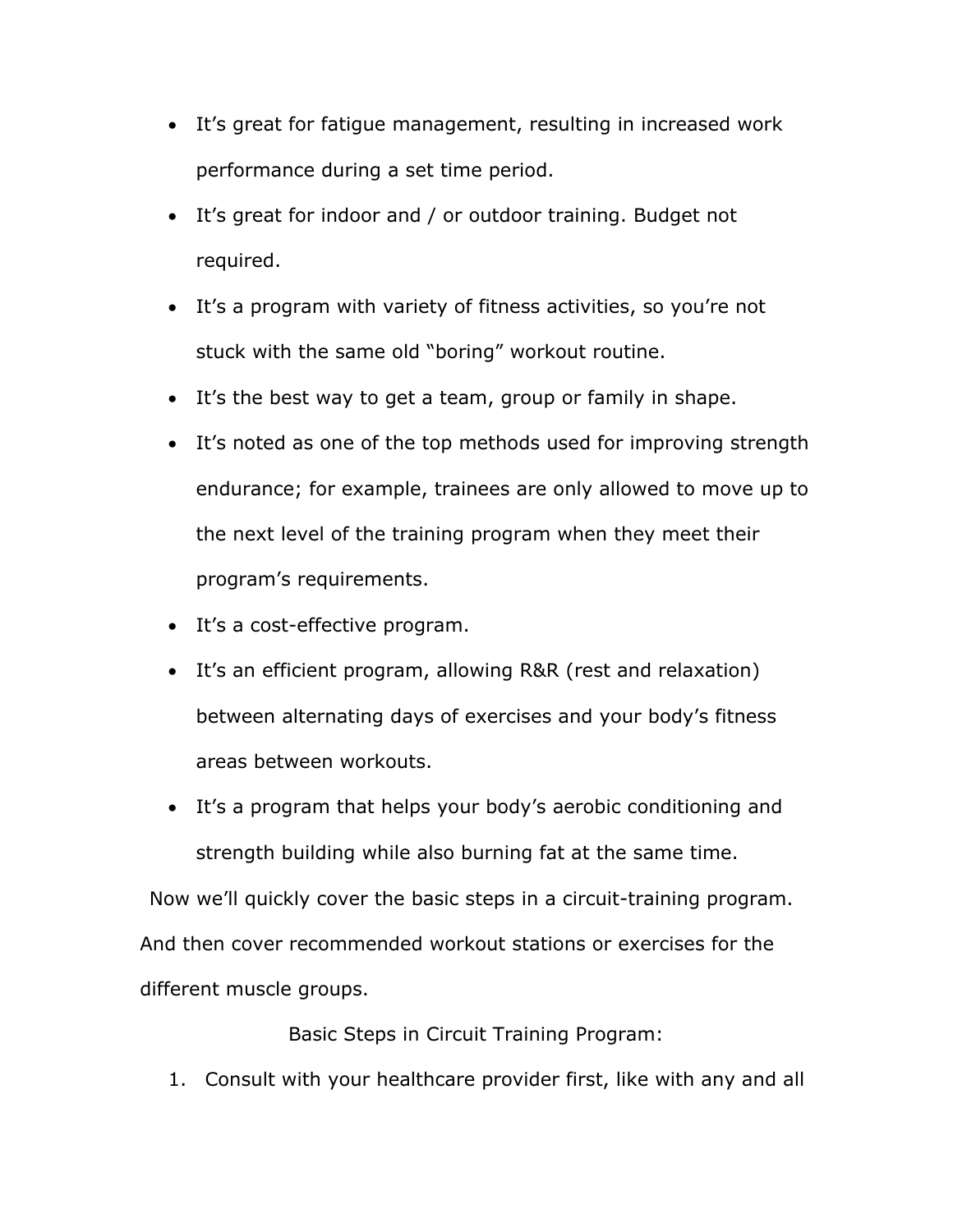fitness programs, to make sure your exercise choices are fit for you.

- 2. Do basic stretches and warm up activities, especially for the muscle groups you'll be focusing on that day. Some of the popular recommended activities for this can be jogging, brisk walking and several minutes of low intensity, aerobic exercises like biking with low resistance. And stretch all muscle groups.
- 3. Proceed with your set of exercises or workout stations for about 20 minutes, focusing on a certain muscle group for the day. Log what you're doing so that you can alternate your program to focus of different muscle groups the next time and increase repetitions and / or weights as needed, and so that you can skip a day in between (maybe do cardio work on days in between).
- 4. At the end of your training sessions, cool off and do as you did with your warm up activities. Light aerobics and stretching will help get your heart rate back to normal.
- 5. Monitor your progress and set goals for yourself. For example, work with a trainer short-term or long-term at or near your fitness facilities or home. And establish goals for yourself. They can most likely help you with any testing needs, like to determine your body mass index, and establish some guidelines.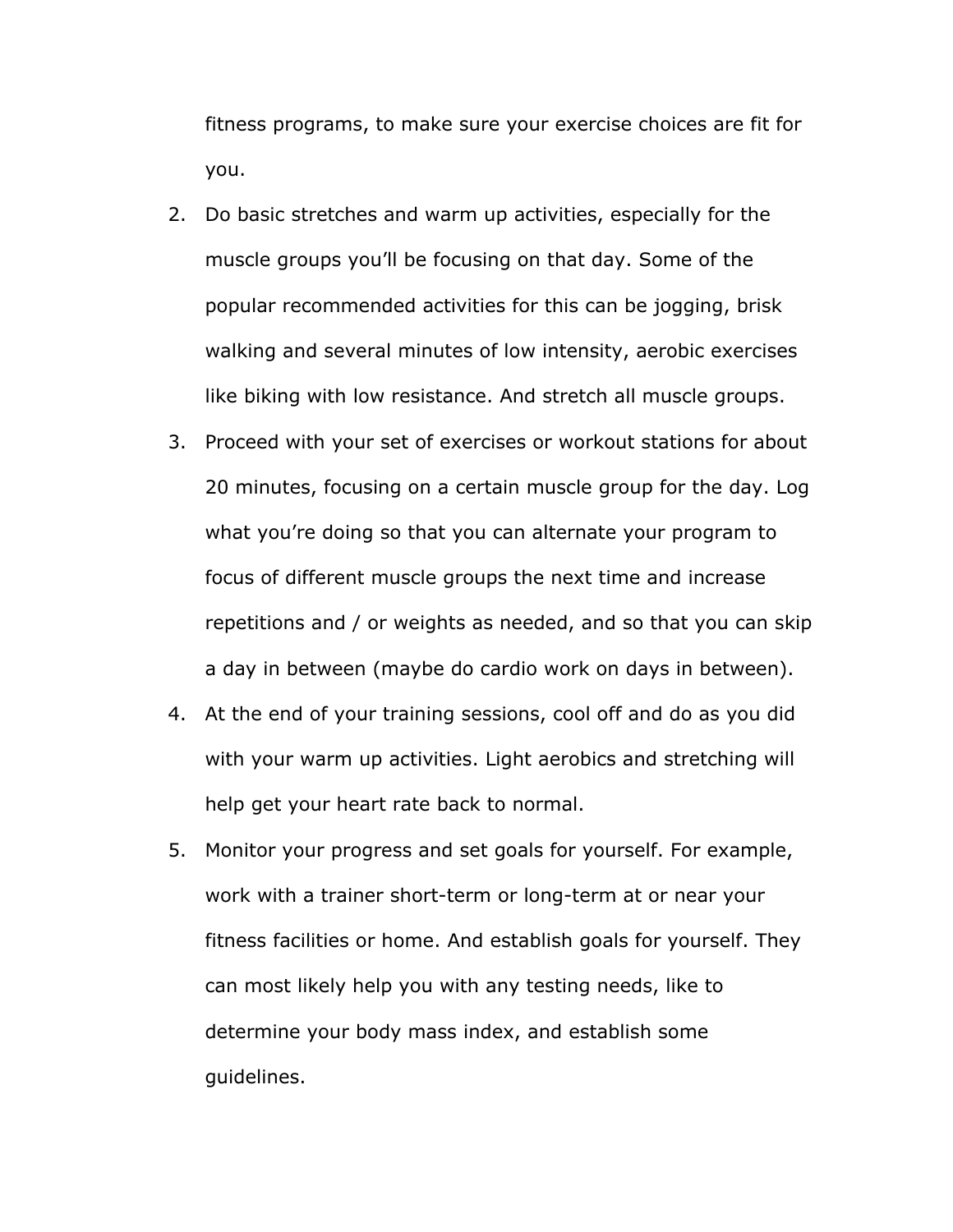Now for the recommended workout stations or exercises for the different muscle groups. Adapt those you like to suit your environment and needs.

Group I- Indoor/Outdoor Set for Going In & Out of Cold Weather:

- Do the maximum amount of **pushups** that you can do in 1 minute.
- Then the same with **squats** for a minute. For more intensity do squats with weights –While holding a weight in each hand (beginners can do without) and arms at your sides (hands turned so that palms face each other), stand straight, feet shoulder-width apart, knees a little bent. Squat down while inhaling. Stop if you can no longer see your toes, you don't want to pass this point. Then rise back up while exhaling, pushing with your heels to your original position. Take care to use good posture and not hurt knees.
- Next do as many **pulls ups** as you can in a minute. Indoors, you could try using a bar (like in a closet for close hangers) or set up a "chinning" or "chin up" bar in a basement or workbench area. Some home equipment have this feature, too. And you can try curling and uncurling legs behind you and using assists for knees and pulling with hands / arms.
- Next **jog** or use a **stationary bike** for 3 minutes.
- Next come **lunges** for 1 minute, as many as you can do. While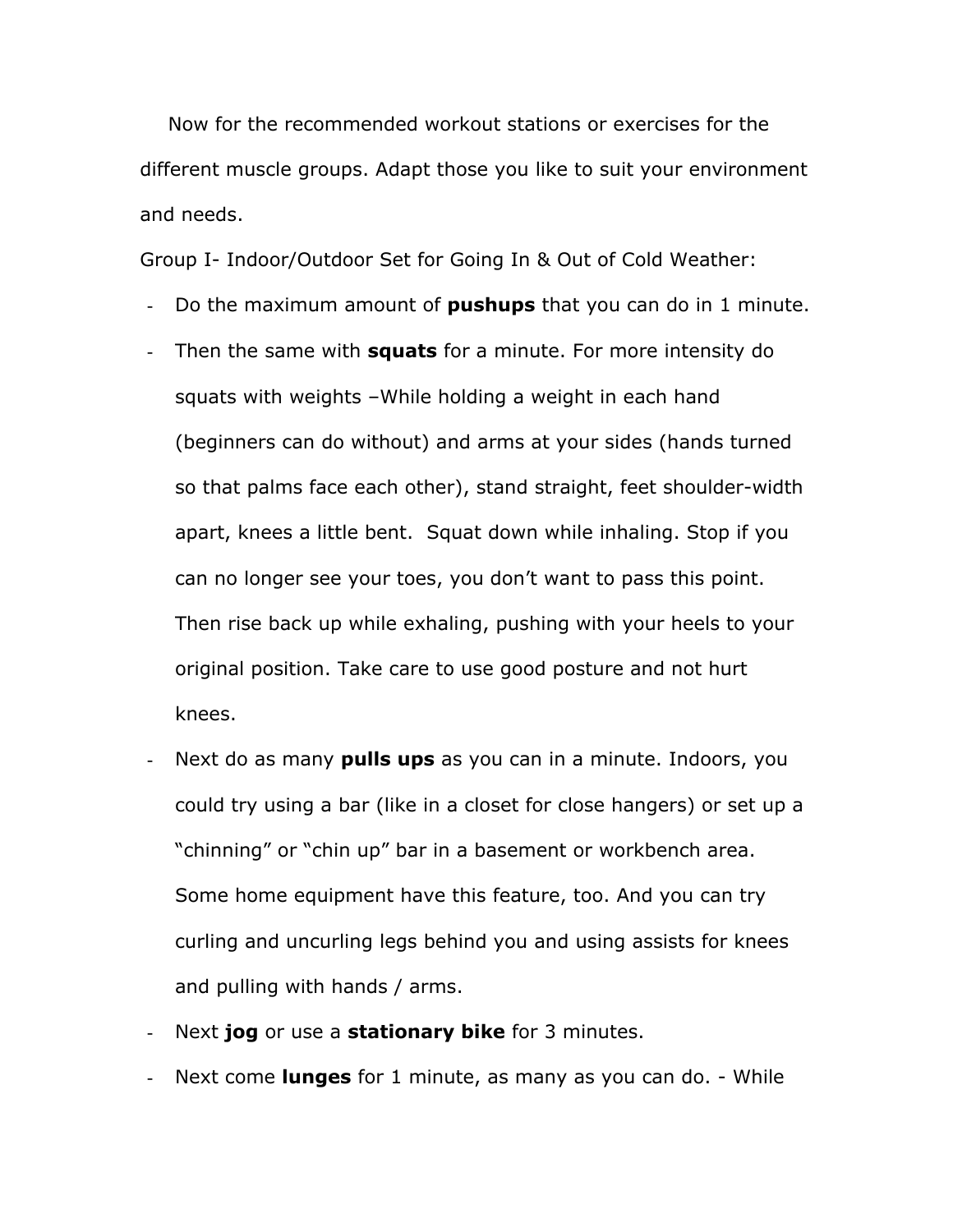holding a weight in each hand (beginners can do without) and arms at sides (hands turned so that palms face each other), stand straight with feet together, knees a little bent, head up. Inhaling, move the right leg out a step, lowering the left so that your knee just about touches the floor. Then exhale while returning to original position, shoving off with your right foot. Repeat, alternating legs.

Next come **curls** (biceps) for a minute. Stand or sit with your back straight and supported. With your arms down at sides, hold weights with palms facing out or up. Gently curl arms up towards shoulders. Uncurl. Repeat.

- Time to **jog** or use a **stationary bike** again for another 3 minutes.

- Next repeat the **squats** and **lunges** again for 1 minute each, unless you have access to equipment for leg work.
- And finish up with **crunches** and **sit-ups**, 2 minutes each, as many as you can do. For crunches, begin with bent knees (a little), feet flat on the floor, lying on your back with arms wrapped together across your chest. Then (1) exhale while raising your head, shoulders and chest off the floor, tightening your stomach muscles as you bend forward towards your hips, pause… (2) inhale while gently and slowly returning ALMOST to the original position, keeping your head just off the floor. Repeat. For intermediary or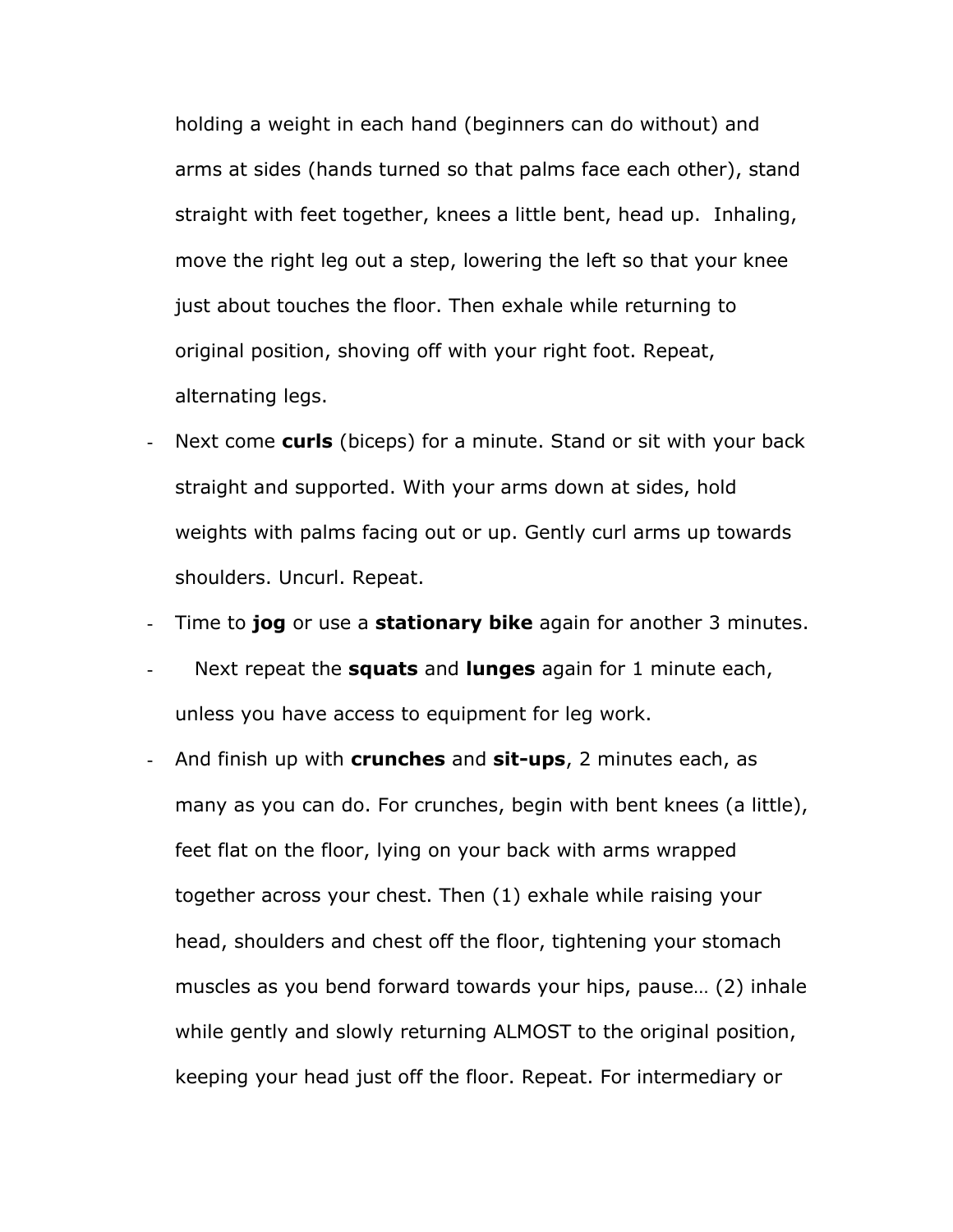advanced workouts, place your hands behind or beside your head (and don't pull it), place hands straight out over your head or pause for a couple seconds before inhaling for a more intense workout. For sit-ups, bend knees or not. It's up to your workout and goals.

Group II – Circuit Training at Home (or Gym)

With the group below, work each exercise for about 1 minute each with little to no rest in between. After completing all, rest for a few minutes, then repeat entire group two more times, resting after each completion cycle.

- Jump in place, arms reaching upwards
- Climb and down Stairs
- Jump rope
- Do lunges
- Do push-ups
- Do crunches
- Touch toes
- Bike ride (stationary or lie on back with legs in air and pedal imaginary bike).

Besides circuit training, there are other popular programs out there to help with your toning goals. Many reach out with real-world and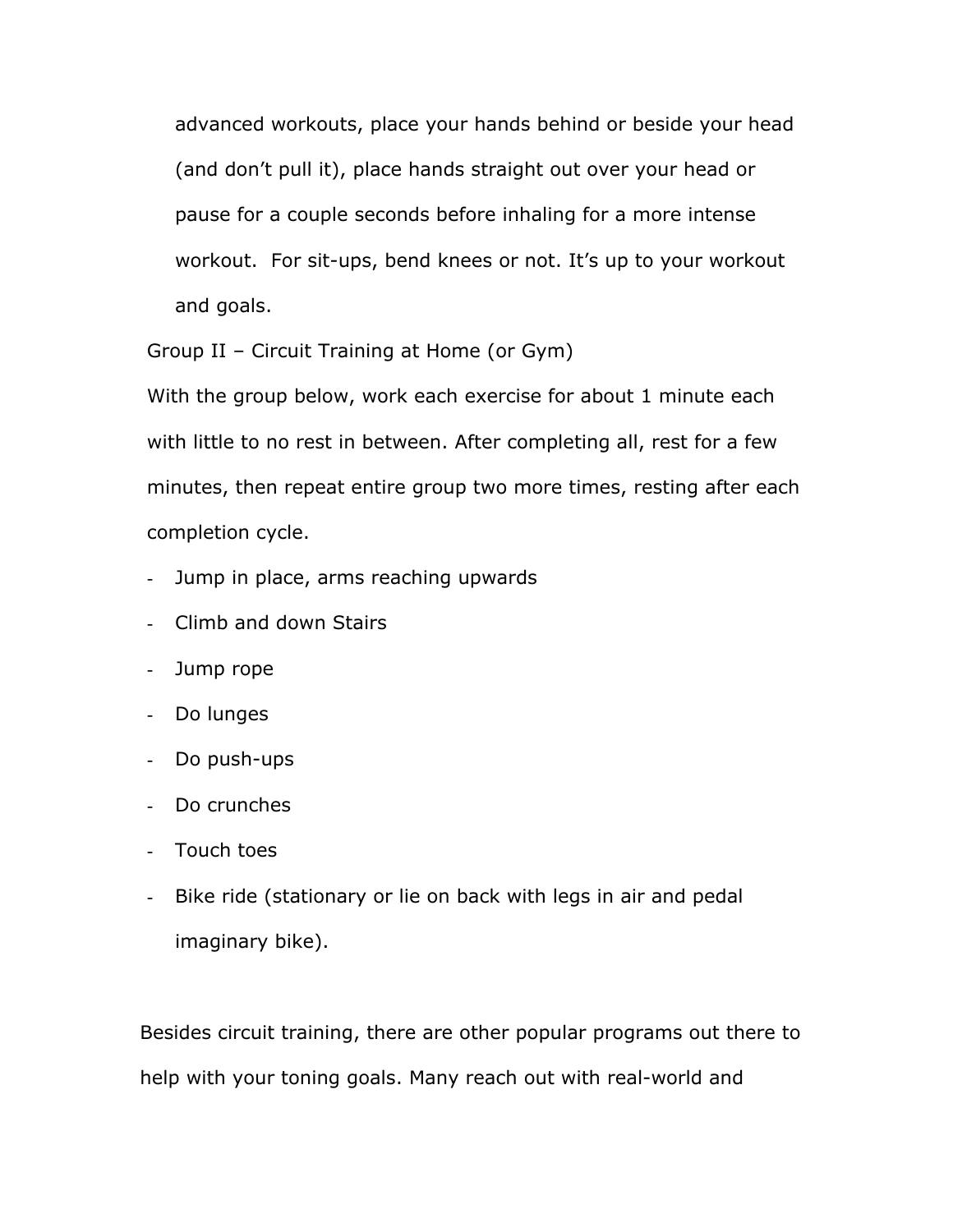Internet aids. Here are some of the popular ones, listed in no particuar order:

Denise Austin – Ms. Austin, a gymnast since age 12, and holder of a degree in Exercise Physiology, works out for just 30 minutes each day, eats meals regularly, and maintains her 5-feet 4-inch 120-lb build. Nicknamed by some as "America's favorite fitness expert," she teaches aerobics classes on local television in California, has over 40 fitness books, DVDs and videos (she's in the Video Hall of Fame) published, sells her own line of workout equipment, bodywear by Danskin and a signature shoe, and conducts online training. Some of her book titles are, *Shrink Your Female Fat Zones* and *Body Work by Denise Austin.* Ms. Austin was even appointed by President Bush to serve as a member of the President's Council on Physical Fitness and Sports (PCPFS). Get help for your toning from her by starting with a visit to [www.deniseaustin.com](http://www.deniseaustin.com/) . No postal address or phone number available. Bob Greene - BFA, MFA, Professional Exercise Physiologist and Personal trainer for Oprah Winfrey helps people with multidimensional solutions, too. He offers online training with great toning workouts and tips through eDiets.com, a health, fitness and nutrition site boasting more than one million members since their beginning in 1997, top Nielsen//NetRatings rankings, being named "Best of the Web" award by Forbes in the diet and nutrition category, and "Editors' Choice" by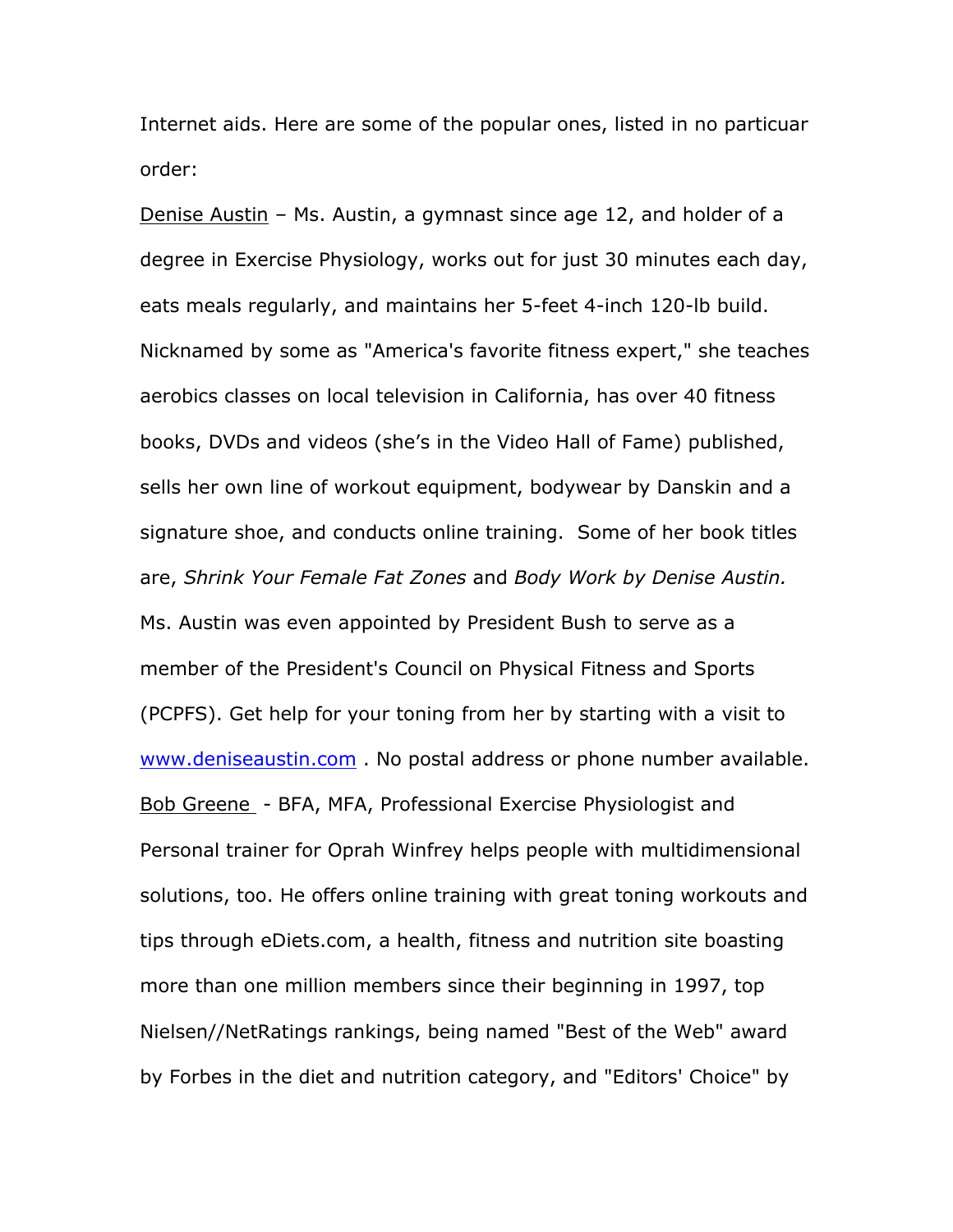PC Magazine. Mr. Greene leads a virtual 12-week fitness program that focuses on functional, cardiovascular and strength exercises, featuring information about eliminating emotional eating behavior. His program can be done in the home with levels for all from beginnings on up and is self-paced. (More info at http://ediets.com and below).

Raphael Calzadilla – Mr. Calzadilla, the 2001 Mr. Connecticut and Fitness Expert - BA,ACE, also offers online training through eDiets.com. He helps members reach their individualized fitness goals with unique fitness plans tailored one-on-one, working with only the equipment you have available at home or at a fitness center. His virtual training includes a customized workout plan that you can alter in a click or two; for example, if you want to adjust your exercise routine when you go out of town and stay in a hotel with different workout equipment. There are also weekly schedules, an online log / tracking journal, 3D animated exercises to help you understand the exercises better and support 24/7 via toll-free phone calls, forum and email help.

Learn more about the training and toning programs available at eDiets by contacting them at:

> eDiets.com 3801 W. Hillsboro Blvd. Deerfield Beach, Florida 33442 Toll-Free: (800) 265-6170 Local: (954) 360-9022 Fax: (800) 804-3595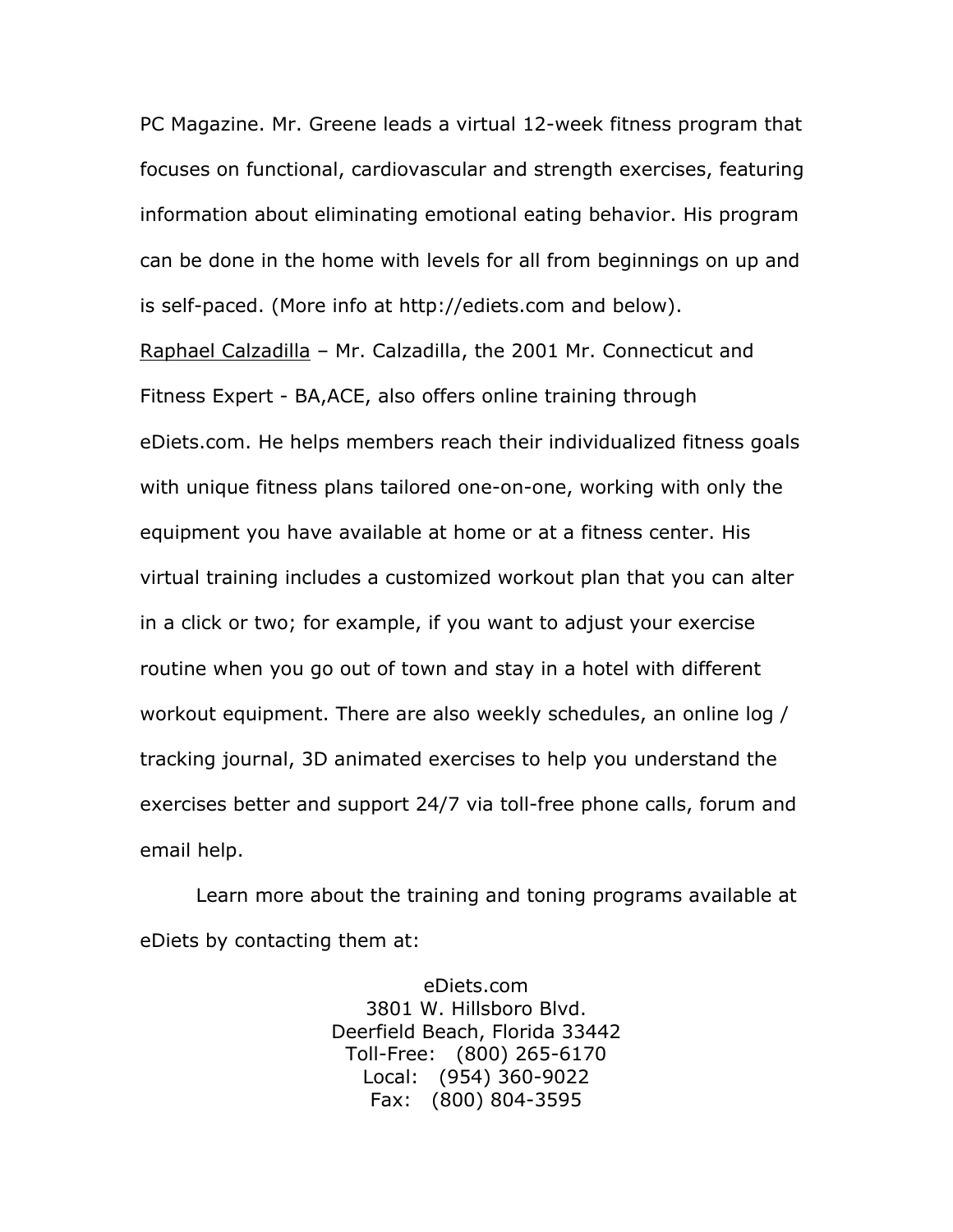BeachBody.com - Beachbody is the creator of popular in-home fitness and weight loss solutions. They were founded in 1998 by Product Partners, LLC, of Los Angeles. And their product line features Slim in 6®, Power 90®, P90X™, Yoga Booty Ballet™, Fast 10™, Slim Series™, and Power Half Hour™, and others. Their programs combine videobased fitness programs for easy home viewing with their own line of fitness accessories like dumbbells and resistance bands for your toning work, plus dietary guidelines, nutritional supplements and online support. They air some of their products on television infomercials and have a huge following. For example, their Beachbody Support Team, a group of over 15,000 diehard Beachbody customers, volunteer their time and energy to guide new people through the program. Some 250 of these volunteers also help coach, lead chats, message board forums and virtual workouts. Their own fitness experts, celebrities, and company managers also host weekly chats. For more information, their number is 1-800-454-2639.

Men's Health Magazine - Their website offers online training at http://www.menshealth.com . Their virtual trainer offers interactive software, customized workouts adapted to your schedule and available equipment, animated exercise demonstrations, anytime access 24 / 7 and special programs. For more information, you can call toll-free (800)666-2303.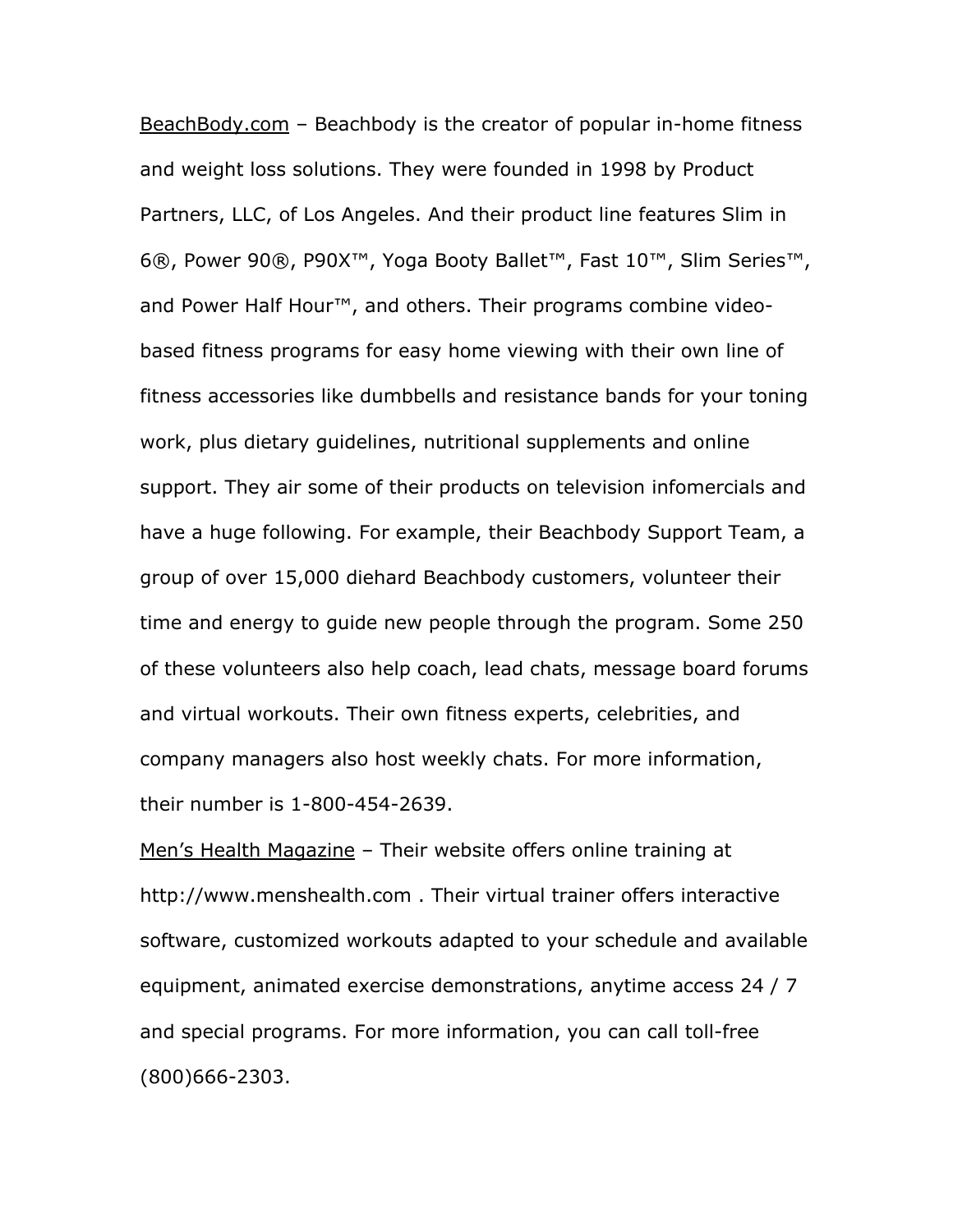Self Magazine – Their website also offer personal training and toning aids. Online at http://www.self.com/fitness/workouts you can click on their online workout slide shows and view their various online workouts with special sections focusing on cardio, flexibility, strength and toning.

Prevention Magazine – Their website offers training and toning information at http://www.prevention.com . They also offer handy online tools like a Walking Calculator that measures how many calories you burned walking at various speeds, hiking or backpacking, and their online Physical EQ Test that measures your stamina. There is also a BMI (Body Mass Index) Calculator that measures body fat based on height and weight for both genders, a Condition Finder where you click on whatever health conditions you may have for help, Healing with Vitamins, an Herb Finder, Recipe Finder, Self-Care Basics and more. Their phone umber for more information is 610-967-8527.

# TONING TIPS

Here are some toning tips for your fitness toolbox in no particular order. Mix-n-match. Read one a day. Have fun! Tummy Toner – In addition to your toning workout, eat smaller portions. Your stomach is only about as large as your fist. So no need to stuff yourself with a large plate full of food.

Try a Trainer – Get advice or help from a trainer from time to time.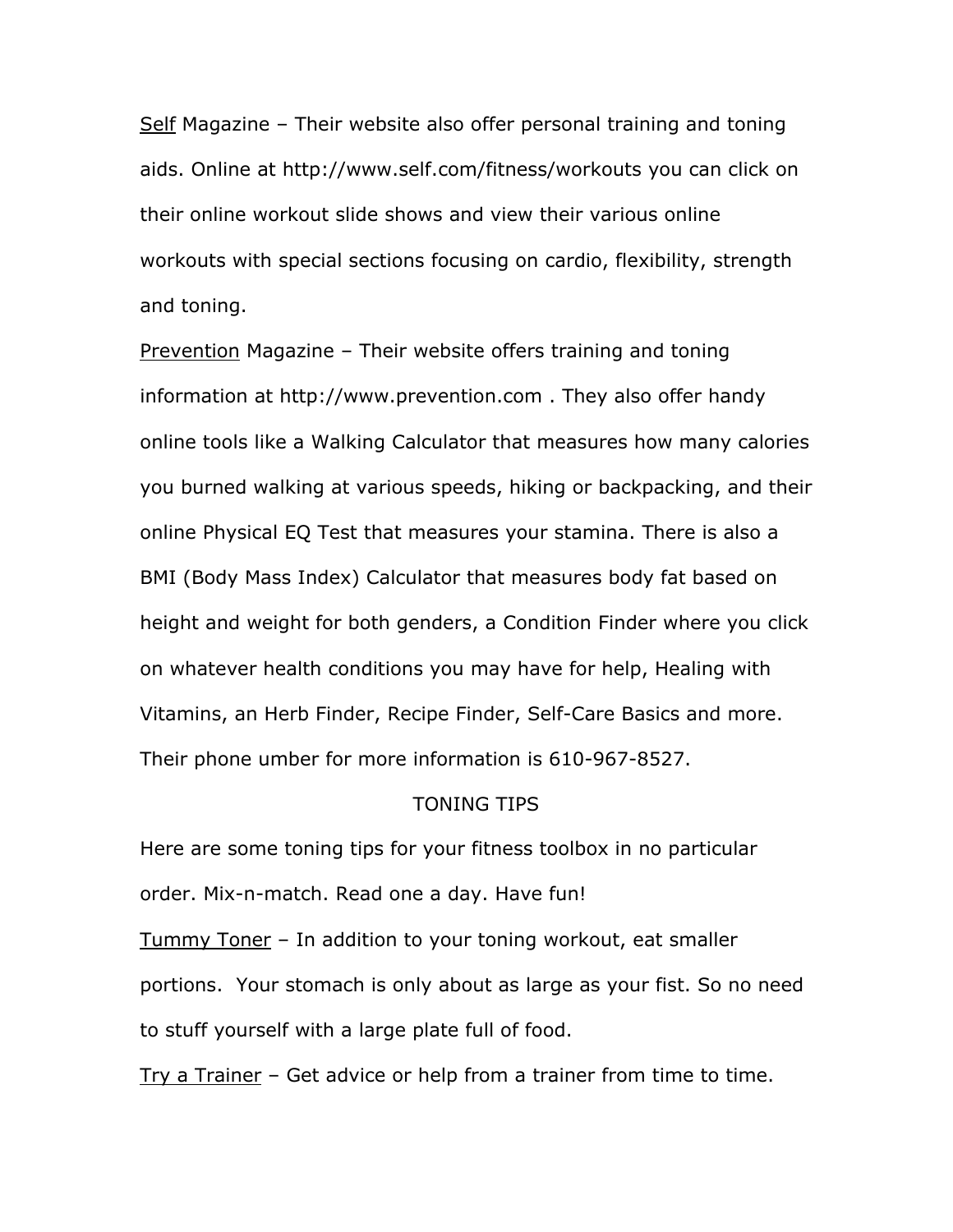Some online trainers are pretty affordable like around \$2 week at eDiets.com. Or search your favorite online engine for free fitness forums and chat away.

Posture Practice - Practice improving your posture daily, no matter whether you are sitting at your work desk, sitting at home in the family room or at the table, or standing and walking.

Variety – Vary your toning routine during the week. Alternate days that you do cardio work on days when you don't do your toning work. Routine - Also vary your routine. Research shows that a body can adapt to the same routine over a 4- to 6-week time frame. When you vary the routine, the body works harder, trying to adapt once again. At least increase the intensity or amount of sets you do. But "change" something.

Warm  $Up - Don't forget to warm up with some stretches before dividing$ into your toning exercises in both cardio and strength training. You only need about 5 to 8 minutes. And target the muscle groups that you'll be using.

What is "WARM-UP" -A warm-up period helps your body by passing along lots of blood, full of nutrients, to areas that are about to be exercised, resulting in the warming up of the muscles and the lubrication of the joints. No matter whether you are working out at home, in a fitness center or outdoors, regardless of weather, you need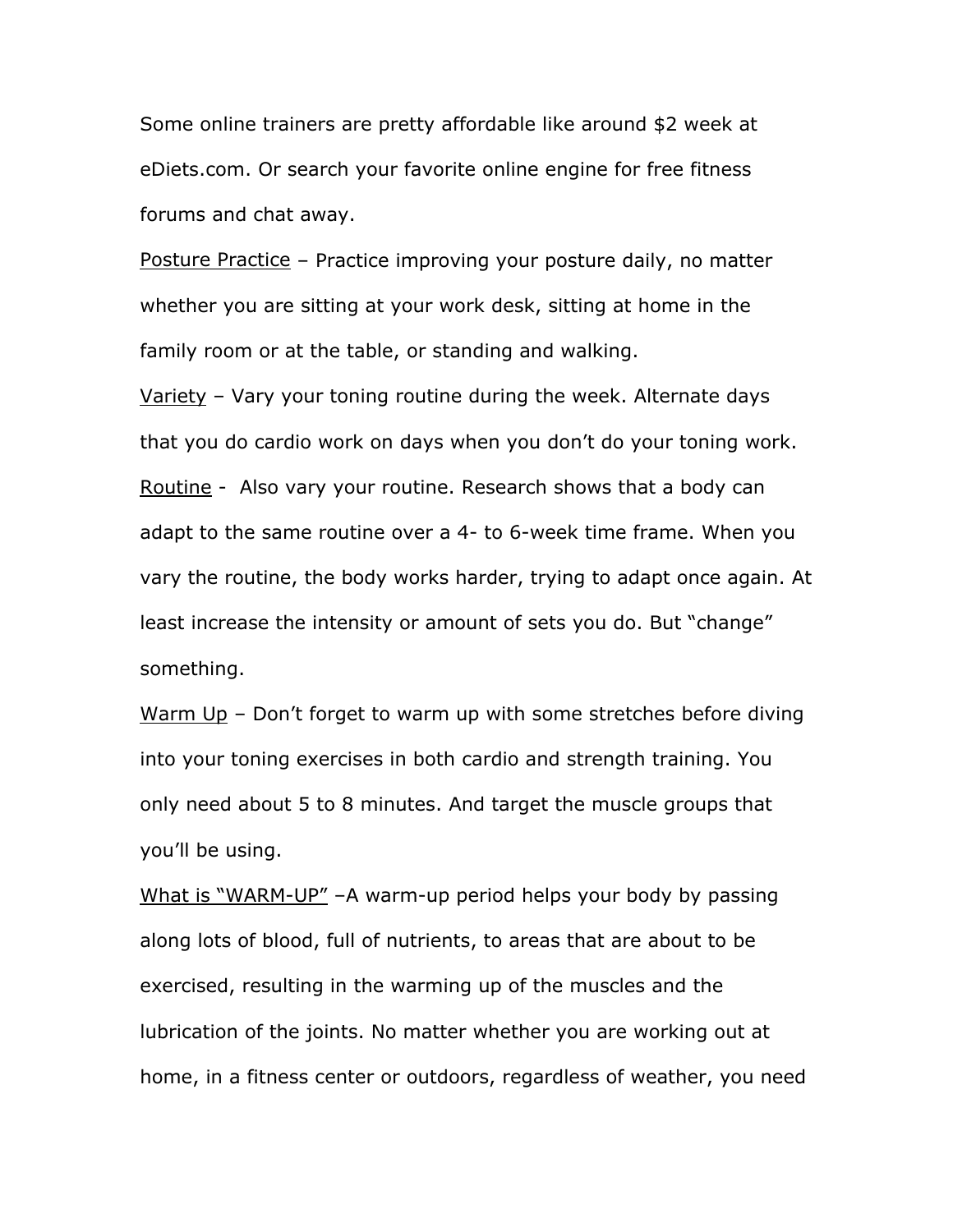to warm up before beginning all exercise activities in order to prepare your body for your workout. So improve your performance and reduce your risk of injury with a warm-up period.

What is "COOL-DOWN" – The period of 5 to 10 minutes at the end of your workout is the cool-down period. It allows time to lower your heart rate before you dash back off to work or other activities after your workout sessions, and reduces your risk of muscle soreness and injury that could come from your workout. This cool-down period should include 5 minutes of cardio exercise like stationary biking or walking, and should proceed at a reduced pace from your previous exercise activities. At the end, you should focus on about 5 minutes of slow, focused stretching, when your breathing goes back to where it was before your workout.

Get a Grip - When using weights, hold them firmly yet comfortably, not tight, raising your blood pressure in the process.

Un-Lock – Remember not to lock your knees or your elbows while working out. Don't place undo stress on them.

Turtle Moves – Remember who won Aesop's famous race and go slow and steady, especially with any equipment and machines you are using. For example, avoid having machine weights slam back into position at all times.

Focus –From Aesop to the old Kung-Fu movie, here's a tip: focus on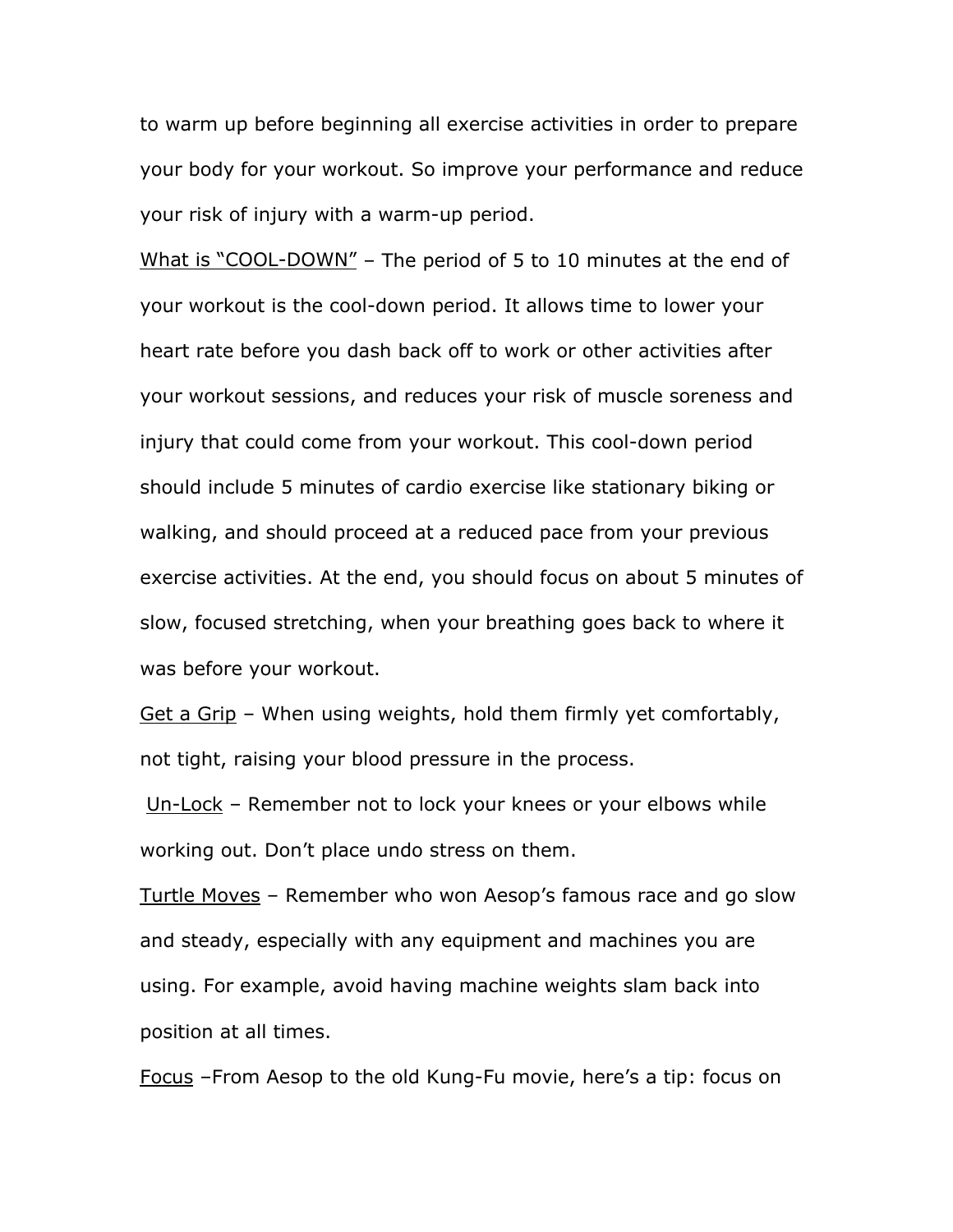the muscle group you are working on during your workout, Grasshopper. Look at a wall if necessary, to maintain your concentration and proceed slow and steady.

Journal – Keep a diary, journal or some type of record of your progress. Note which exercises you're using for which muscle groups, the number of repetitions and intensity. Track your diet here, too, if you'd like. Then set goals for yourself and update them regularly. Attention – Stand up straight! Chest out and up. Shoulders back. Keep good posture.

Breath – At first it's difficult to monitor everything. But once you learn your routines, remember to exhale when lifting. Inhale when returning back to the beginning position.

R&R – Don't forget that "All work and no play…" saying. Rest and relax. Work different muscle groups on alternate days.

NO Hiding! – Psst - Some of the most difficult-to-shed fat is hiding under your belly button. Even though you may have strong abs, no one will see them if the overlying tissue is fat. Ugh! Time to hit the crunches and leg raises.

In conclusion, to get the toned body you desire, you need a regularly scheduled combination program of aerobic exercises, strength training, and good, healthy eating habits. A good place to begin is with your healthcare provider for the latest information about